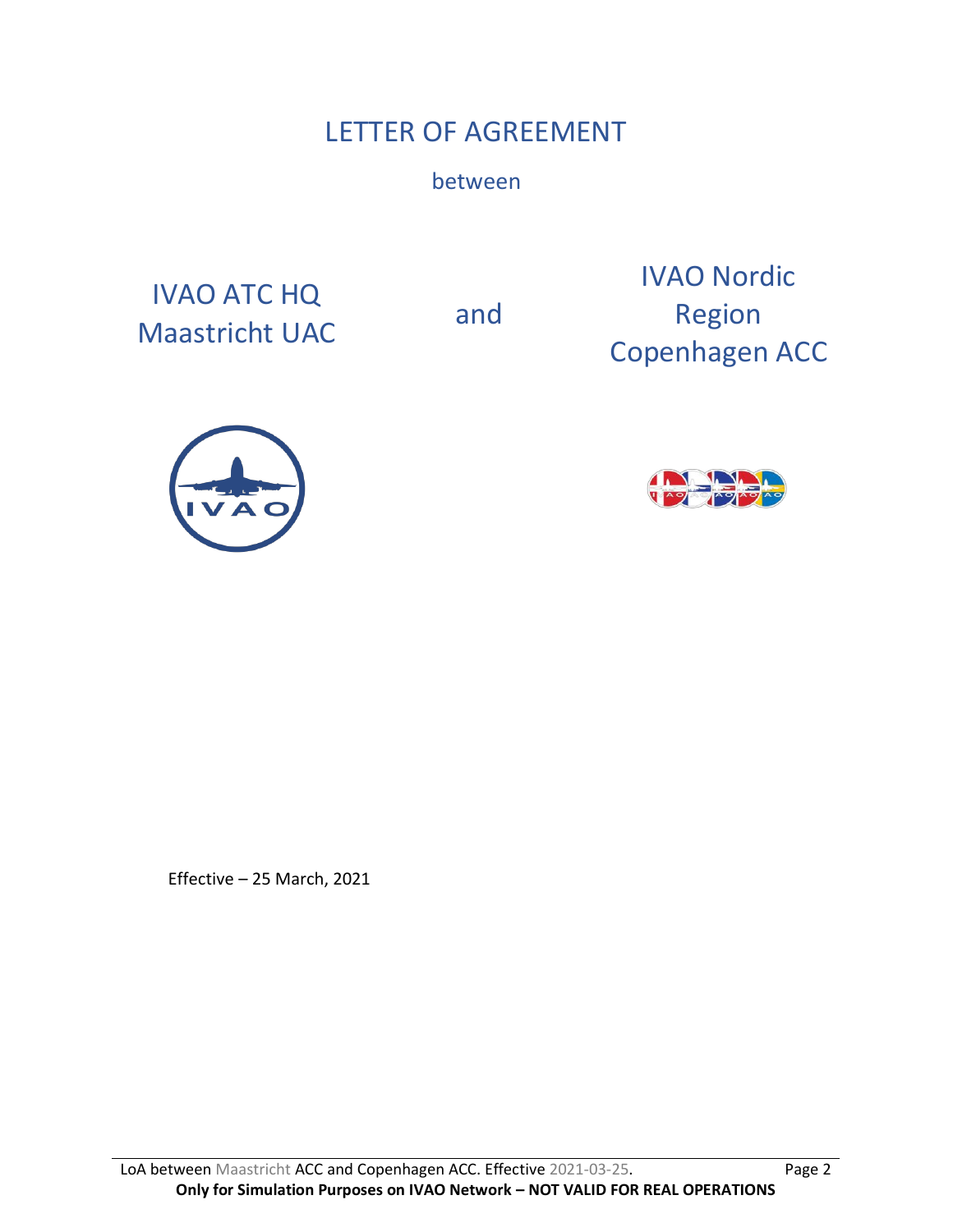# 1 General

#### 1.1 Purpose

The purpose of this Letter of Agreement is to define the coordination procedures to be applied between Maastricht UAC and Copenhagen ACC when providing ATS to General Air Traffic and Operational Air Traffic.

These procedures are supplementary to those specified in IVAO Documentation and/or Divisional website Documents.

#### 1.2 Operational Status.

Both Divisions shall keep each other advised of any changes in the operational status of their facilities and navigational aids, which may affect the procedures specified in this Letter of Agreement.

# 2 Areas of Responsibility for the Provision of ATS

#### 2.1 Areas of Responsibility

The lateral and vertical limits of the respective areas of responsibility are as follows:

Note: See para 2.2 for the description of the areas where delegation of the responsibility for the provision of ATS is applicable.

#### 2.1.1 Maastricht UAC

| Lateral limits:  | Hannover MaastrichtUIR as published in the AIP Germany<br>Amsterdam FIR as published in the AIP Netherlands |
|------------------|-------------------------------------------------------------------------------------------------------------|
| Vertical limits: | $FL 245 - FL 660$                                                                                           |

ICAO airspace classification for the area of responsibility of Maastricht UAC along the common boundary of the areas of responsibility of Maastricht UAC and Copenhagen ACC is described in Annex B to this Letter of Agreement.

#### 2.1.2 Copenhagen ACC

| Lateral limits:  | Copenhagen FIR as published in the AIP Denmark |
|------------------|------------------------------------------------|
| Vertical limits: | $GND$ – FL 660                                 |

ICAO airspace classification for the area of responsibility of Copenhagen ACC along the common boundary of the areas of responsibility of Maastricht UAC and Copenhagen ACC is described in Annex B to this Letter of Agreement.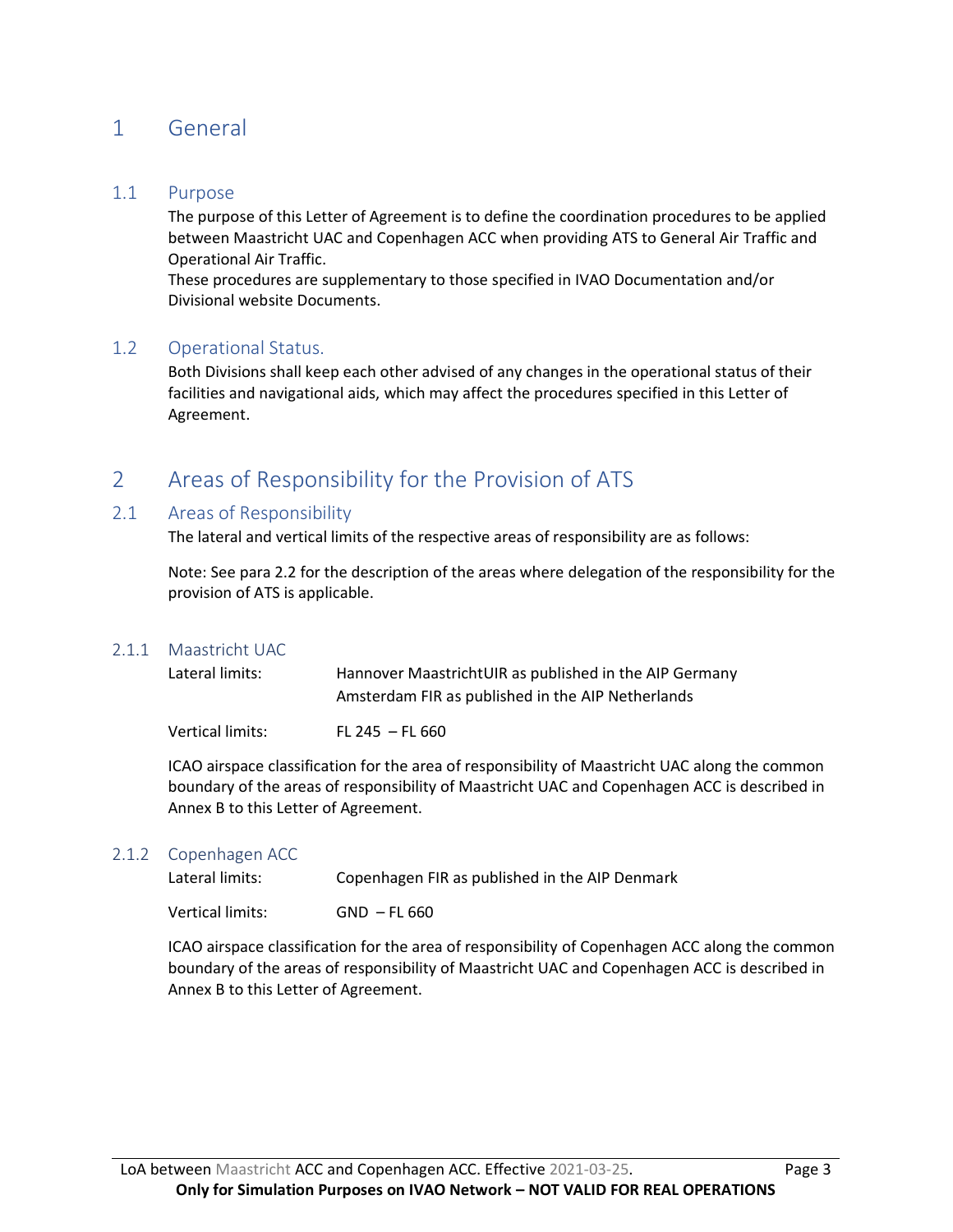2.2 Areas for Cross Border Provision of ATS (ATS Delegation)

The provision of ATS in respect of this LoA means the following services: Air Traffic Control Service (ATC), Flight Information Service (FIS) for controlled flights, Alerting Service (ALRS)

#### 2.2.1 Delegation of ATS from Maastricht UAC to Copenhagen ACC

Within the Maastricht UIR the provision of ATS to GAT and OAT in accordance with the airspace classification is performed by Copenhagen ACC within the following area(s):

#### 2.2.1.1 Michaelsdorf Area – See Appendix 1

Lateral Limits: N542700 E0120000 – N541745 E0113811 – N543400 E0105900 – N543920 E0104000 – along FIR/UIR boundary to – N542700 E0120000

Vertical limits: GND – FL 660

Airspace Classification: C (at and above FL100)

#### 2.2.1.2 Alsie Area – See Appendix 1

Lateral Limits: N545439 E0084000 – along UIR boundary to – N543930 E0103000 – N543800 E0084500 – N544200 E0084000 – N545439 E0084000

Vertical limits: FL 245 – FL 660

Airspace Classification: C

#### 2.2.1.3 Grefi Area – See Appendix 1

Lateral Limits: N550000 E0050000 – N550000 E0063000 – N543000 E0043209 – N550000 E0050000

Vertical limits: FL 245 – FL 660

Airspace Classification: C

Note: Delegation is only applicable during Copenhagen ACC hours of Operation.

### 2.2.2 Delegation of ATS from Copenhagen ACC to Maastricht UAC Not applicable.

#### 2.2.3 Other Areas for Cross Border Provision of ATS

Areas for cross-border provision of ATS defined with other coordinating air traffic services units along the common boundary of the areas of responsibility of Maastricht UAC and Copenhagen ACC are described in Annex B to this Letter of Agreement.

#### 2.2.4 Alerting Service

The ATS unit responsible for the provision of ATS, by virtue of delegation, shall provide alerting service and shall notify immediately the supervisor of the delegating ATS unit. The supervisor of the delegating ATS unit shall notify the appropriate rescue coordination centre as required.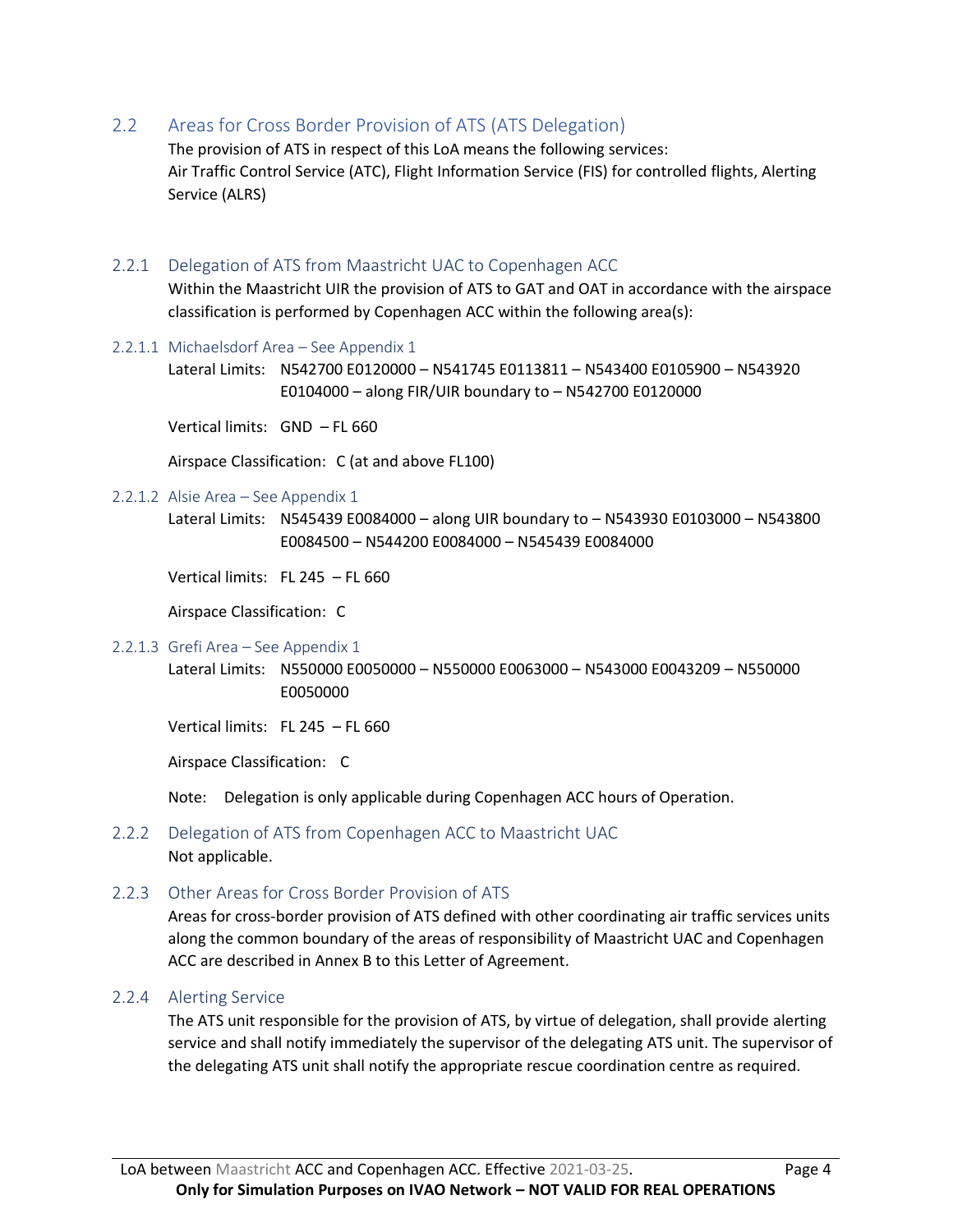### 2.2.5 Territorial Matters

- Not applicable -

### 2.3 Special Provisions

- Not applicable -

## 3 Procedures

The procedures to be applied by Maastricht UAC and Copenhagen ACC are detailed in the Annexes to this Letter of Agreement:

| Annex A | Definitions and Abbreviations                      |
|---------|----------------------------------------------------|
| Annex B | Area of Common Interest                            |
| Annex C | <b>Exchange of Flight Data</b>                     |
| Annex D | Procedures for Coordination                        |
| Annex E | Transfer of Control and Transfer of Communications |
| Annex F | ATS Surveillance Based Coordination Procedures     |
| Annex G | <b>Checklist of Pages</b>                          |

# 4 Revisions and Deviations.

### 4.1 Revision of this Letter of Agreement

The revision of the present Letter of Agreement, excluding Annexes and their Appendices, requires the mutual written consent of the signatories.

### 4.2 Revision of the Annexes to the Letter of Agreement.

The revision of Annexes to the present Letter of Agreement requires the mutual written consent of the representatives of the respective IVAO Divisions designated by the respective signatories, normally the ATC Operations Coordinator at the respective Division.

### 4.3 Temporary Deviations.

When necessary, the ATC Department of the IVAO Divisions concerned may introduce, by mutual agreement and for a specified period of time, temporary modifications to the procedures laid down in the Annexes to the present Letter of Agreement.

### 4.4 Incidental Deviations.

Instances may arise where incidental deviations from the procedures specified in the Annexes to this Letter of Agreement may become necessary. Under these circumstances air traffic controllers are expected to exercise their best judgement to ensure the safety and efficiency of air traffic.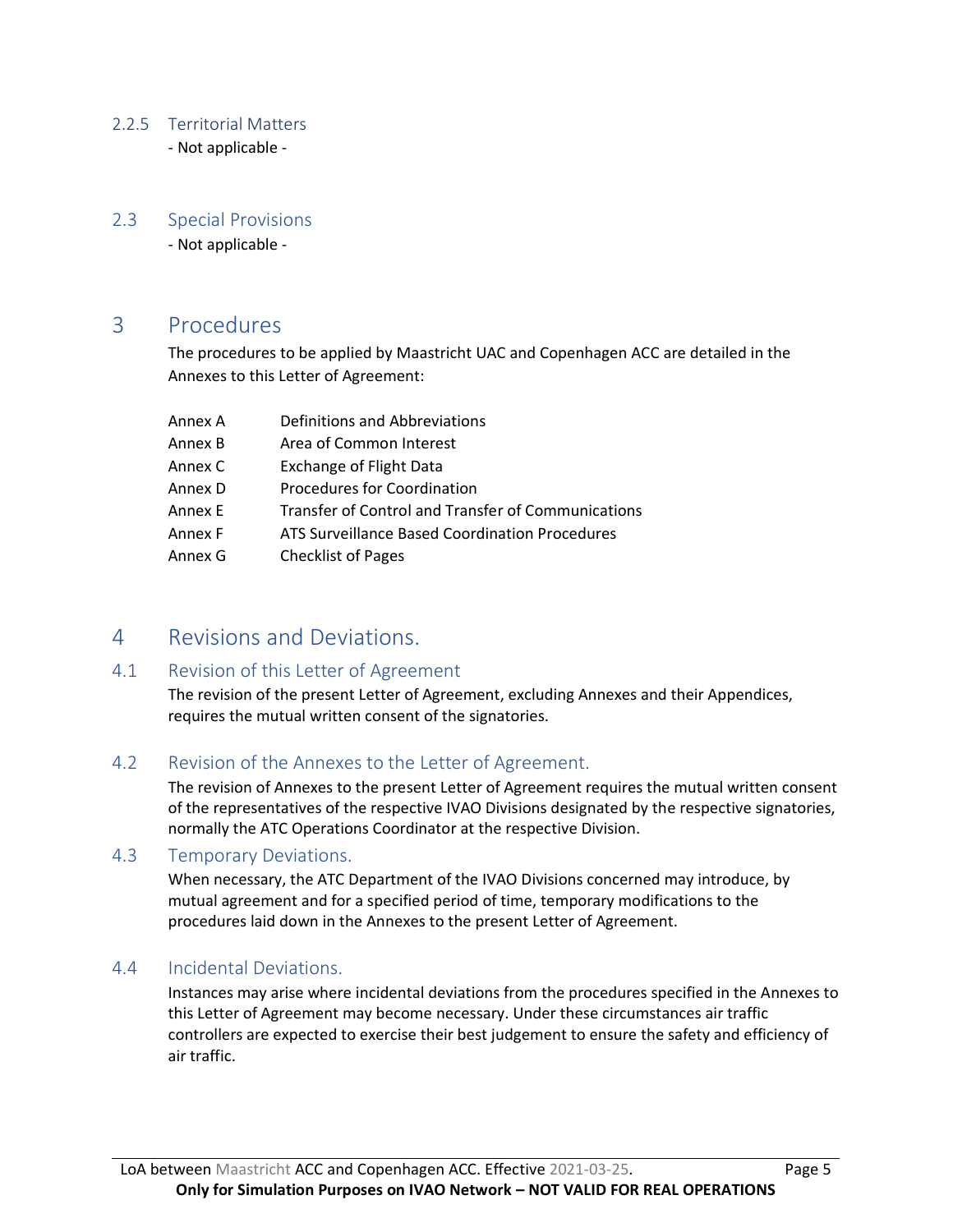# 5 Cancellation.

- 5.1 Cancellation of the present Letter of Agreement by mutual written agreement of the respective IVAO Divisions may take place at any time.
- 5.2 Cancellation of this Letter of Agreement by either IVAO Division is possible at any time, provided that the cancelling party declares its intention in writing to cancel the Letter of Agreement with a minimum pre-notification time of 6 months before the date the cancellation is to take effect.

# 6 Interpretation and Settlement of Disputes.

- 6.1 Should any doubt or diverging views arise regarding the interpretation of any provision of the present Letter of Agreement or in case of dispute regarding its application, the parties shall endeavor to reach a solution acceptable to both of them.
- 6.2 Should no agreement be reached, each of the parties shall refer to IVAO HQ ATC Operations Department, to which the dispute shall be submitted for settlement.

# 7 Validity

This LoA becomes effective 25 March, 2021 and supersedes the Letter of Agreement between Maastricht ACC and Copenhagen ACC dated N/A.

Stefan Kupresanin – 392437 Fritz Langhammer – 115508

ATC Ops Coordinator - Germany ATC Ops Coordinator - Denmark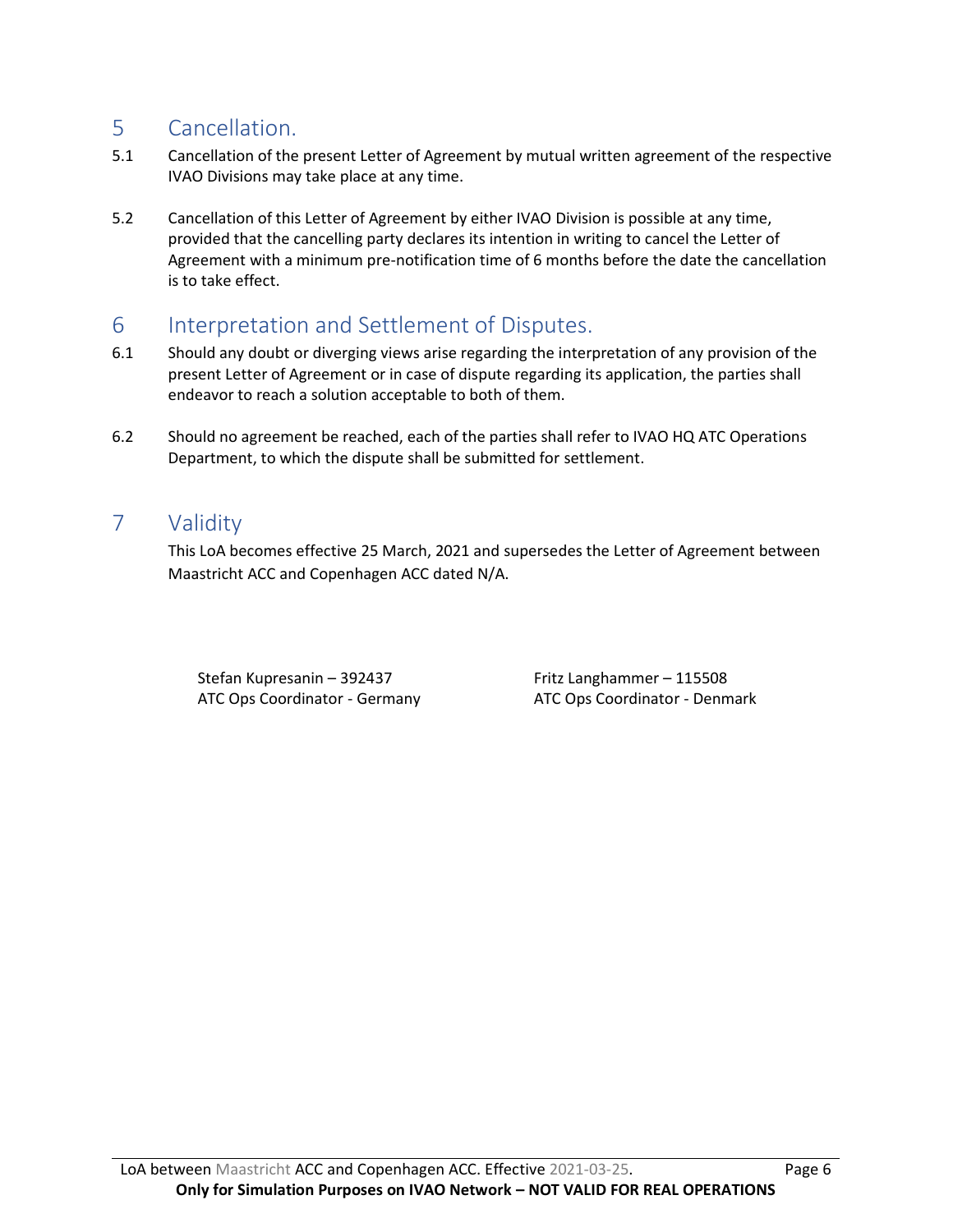# Appendix 1

# **Michaelsdorf Area – (see para. 2.2.1)**



**Alsie Area – (see para. 2.2.1)**

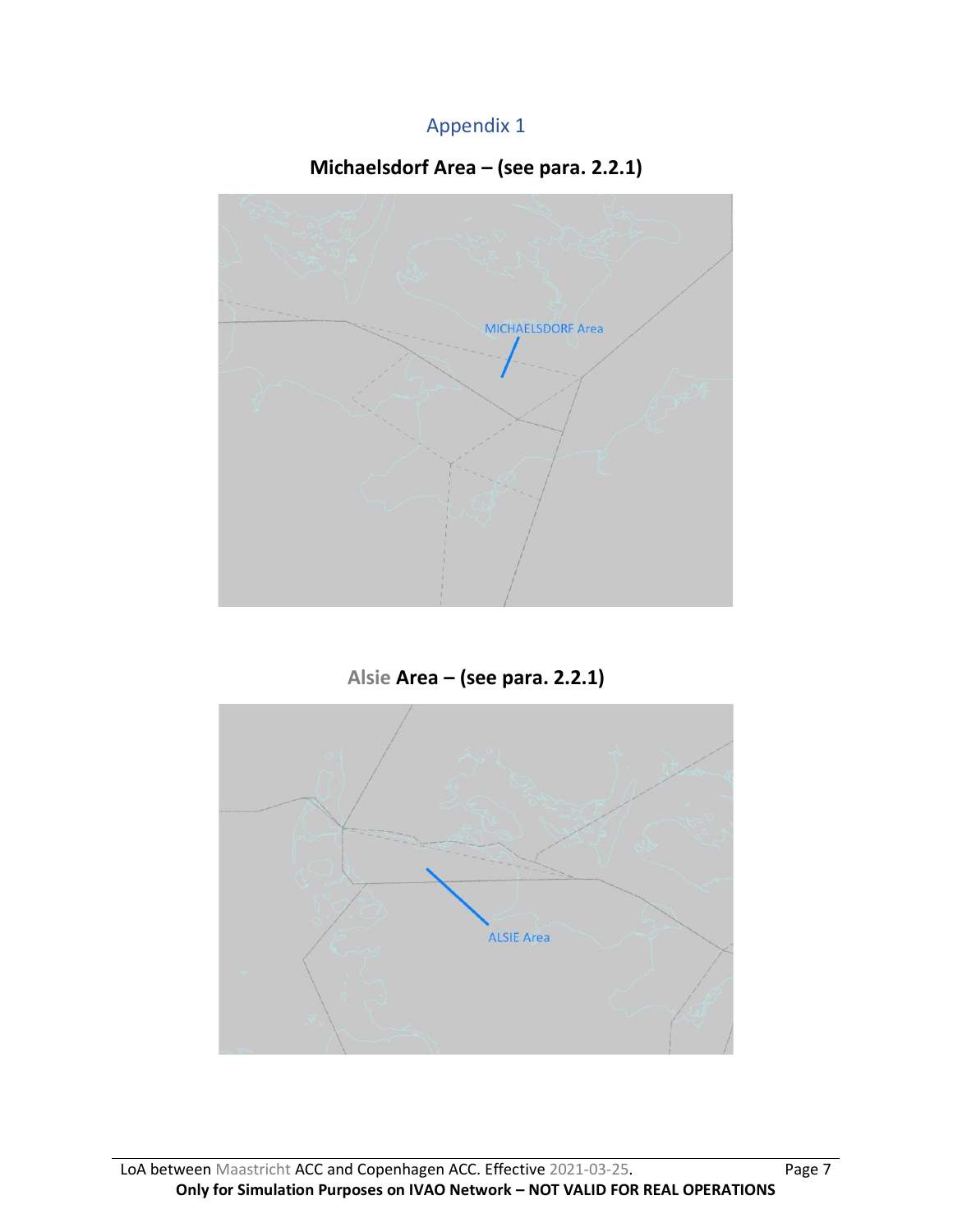**Grefi Area – (see para. 2.2.1)**

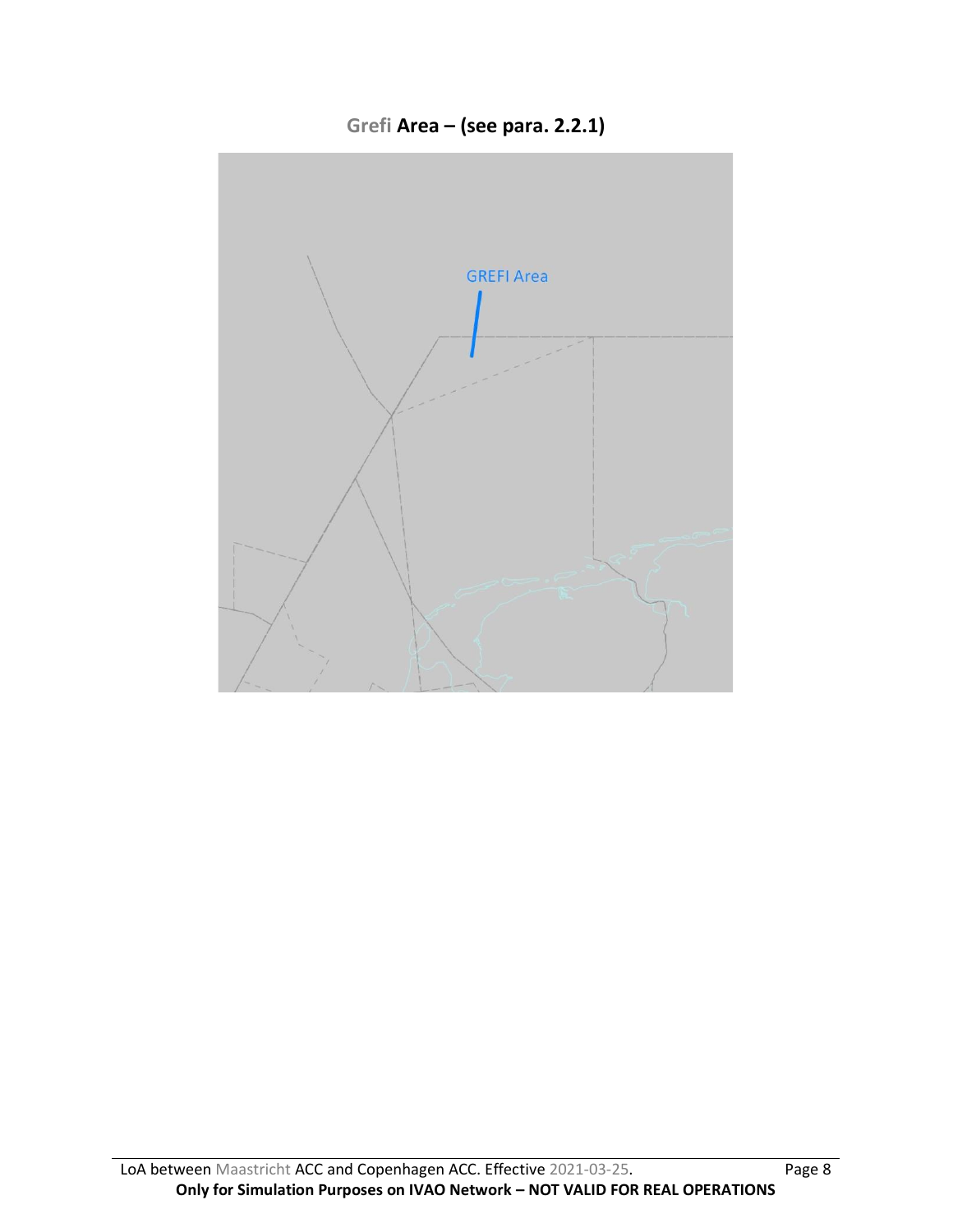# **Maastricht UAC Copenhagen ACC**

# Annex A.

## Definitions and Abbreviations

Effective: 2021-03-25 Revised: N/A

#### A.1 Definitions.

#### A.1.1 Area of Responsibility

An airspace of defined dimensions where a sole ATS unit has responsibility for providing air traffic services.

#### A.1.2 Area of Common Interest

A volume of airspace as agreed between two ATS units, extending into the adjacent/subjacent Areas of Responsibility, within which airspace structure and related activities may have an impact on air traffic coordination procedures.

#### A.1.3 Approval Request

Request from an ATS-unit to the ATS sector concerned for an approval of:

• an aircraft not yet airborne, whenever the flying time to the transfer of control point is less than the agreed minimum prenotification time, or

• an aircraft in flight intending to operate under conditions other than those described in mutually agreed procedures.

#### A.1.4 Division Level.

The flight level dividing two superimposed AoR for the provision of ATS.

#### A.1.5 General Air Traffic.

All flights which are conducted in accordance with the rules and procedures of ICAO and/or the national civil aviation regulations and legislation.

#### A.1.6 Operational Air Traffic.

All flights which do not comply with the provisions stated for GAT and for which rules and procedures have been specified by appropriate national authorities.

#### A.1.7 Reduced Vertical Separation Minimum.

A vertical separation minimum of 300 m (1 000 ft) which is applied between FL 290 and FL 410 inclusive, on the basis of regional air navigation agreements and in accordance with conditions specified therein.

#### A.1.7.1 RVSM Approved Aircraft

Aircraft that have received State approval for RVSM operations within the EUR RVSM airspace.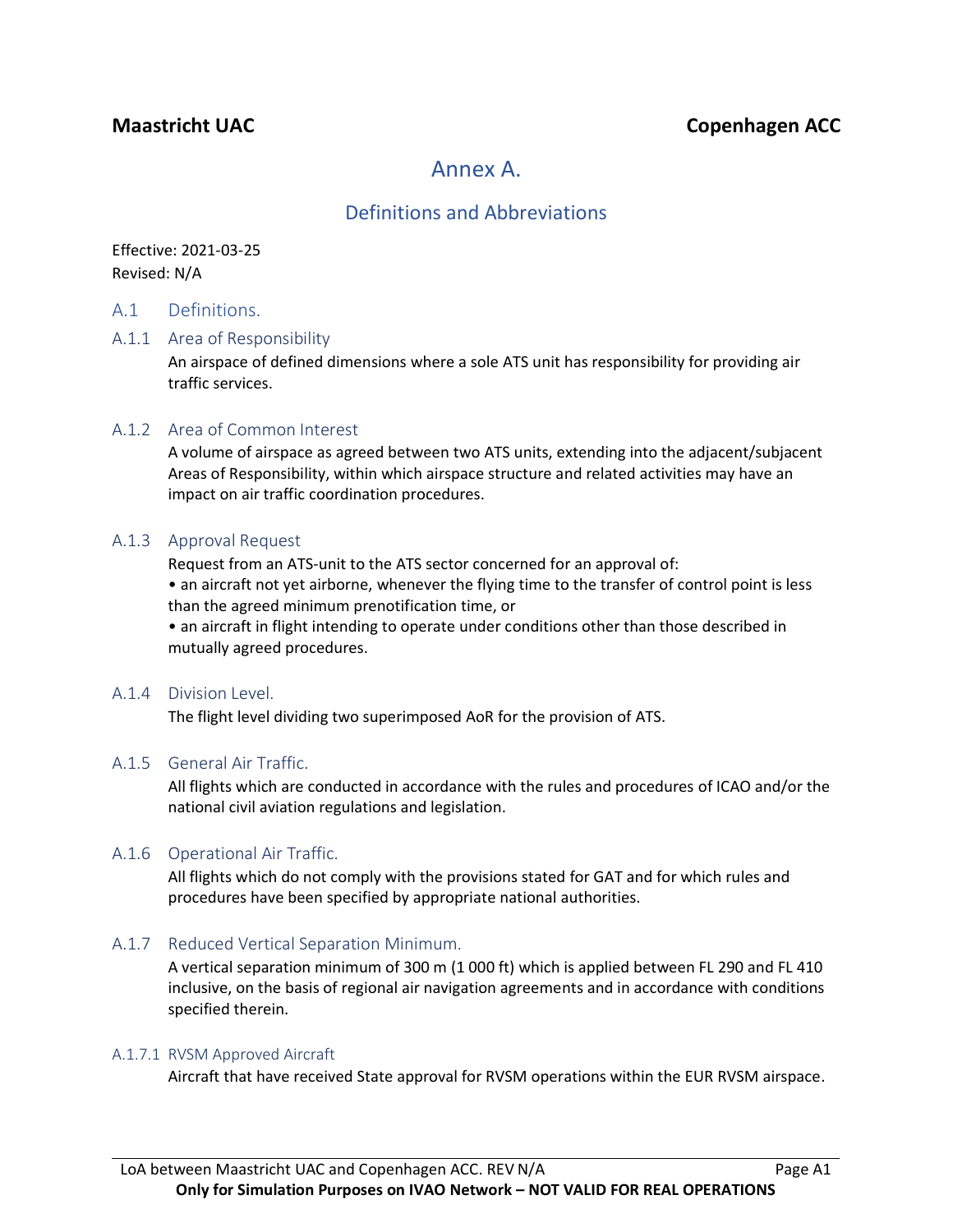#### A.1.8 Release

#### A.1.8.1 Release for Climb

An authorization for the accepting sector to climb (a) specific aircraft before the transfer of control.

Note: The transferring sector remains responsible within its Area of Responsibility for separation between the transferred aircraft and other aircraft unknown to the accepting unit, unless otherwise agreed.

#### A.1.8.2 Release for Descent

An authorization for the accepting sector to descend (a) specific aircraft before the transfer of control.

Note: The transferring sector remains responsible within its Area of Responsibility for separation between the transferred aircraft and other aircraft unknown to the accepting unit, unless otherwise agreed.

#### A.1.8.3 Release for Turn

An authorization for the accepting sector to turn (a) specific aircraft away from the current flight path by not more than 45 o before the transfer of control

Note: The transferring sector remains responsible within its Area of Responsibility for separation between the transferred aircraft and other aircraft unknown to the accepting unit, unless otherwise agreed.

#### A.1.9 State Aircraft

For the purposes of EUR RVSM, only aircraft used in military, customs or police services shall qualify as State aircraft.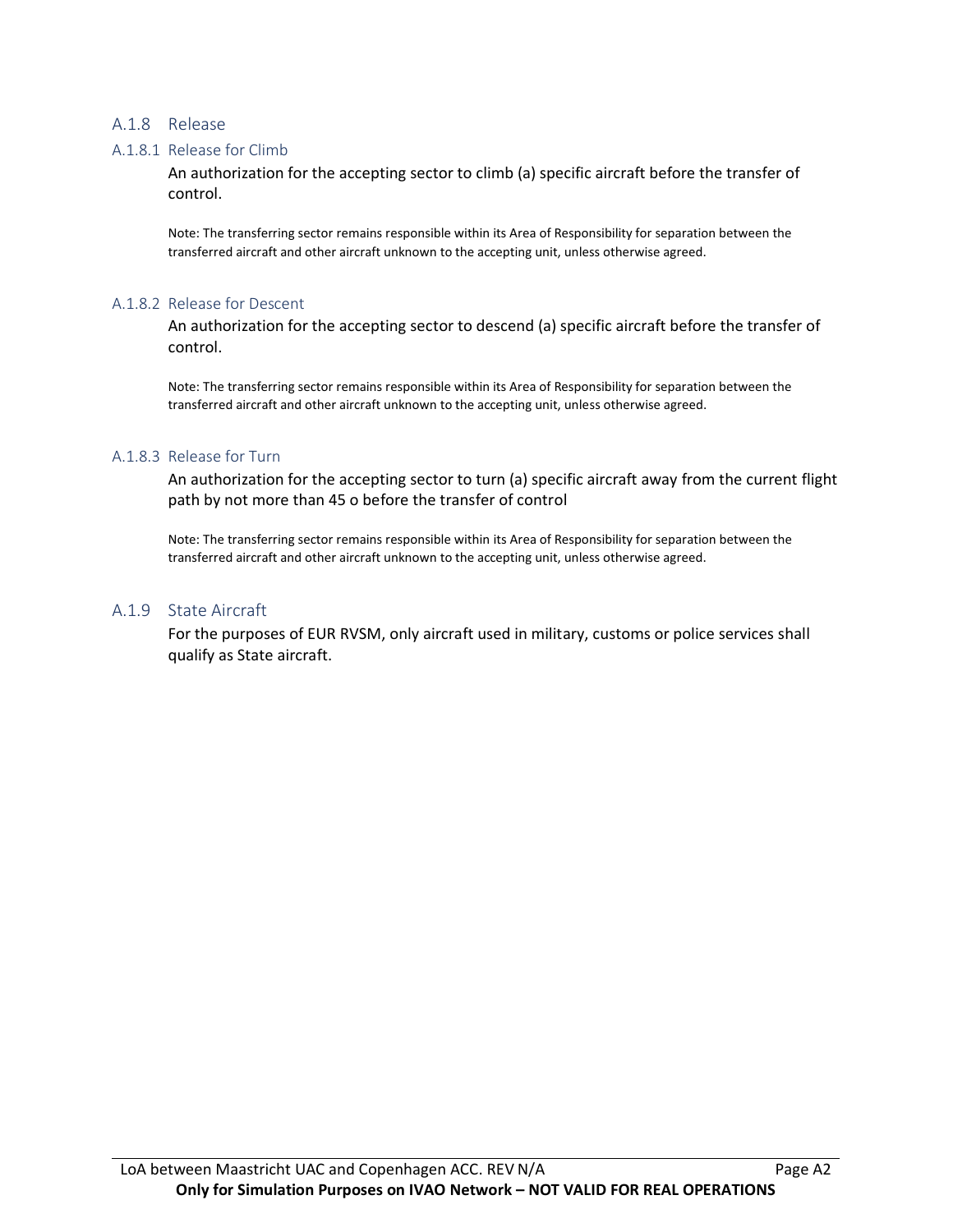# A.2 Abbreviations.

| <b>ACC</b>  | Area Control Center                          | <b>NM</b>         | <b>Nautical Mile</b>                      |
|-------------|----------------------------------------------|-------------------|-------------------------------------------|
| ACI*        | Area of Common Interest                      | <b>NM</b>         | <b>EUROCONTROL Network</b>                |
|             |                                              |                   | Management                                |
| <b>AIP</b>  | <b>Aeronautical Information Publication</b>  |                   |                                           |
| AoR*        | Area of Responsibility                       | OAT*              | <b>Operational Air Traffic</b>            |
| <b>APP</b>  | Approach Area / Approach ATS Unit            | OLDI <sup>*</sup> | On-line Data Interchange                  |
| <b>ATC</b>  | Air Traffic Control                          | <b>ORCAM</b>      | <b>Originating Region Code Assignment</b> |
|             |                                              |                   | Method                                    |
| <b>ATS</b>  | <b>Air Traffic Services</b>                  |                   |                                           |
| <b>ATZ</b>  | Air Traffic Zone                             | <b>RTF</b>        | Radio Telephony                           |
|             |                                              | <b>RVSM</b>       | <b>Reduced Vertical Separation</b>        |
|             |                                              |                   | Minimum                                   |
| <b>CBA</b>  | Cross-Border Area                            |                   |                                           |
| <b>CDR</b>  | <b>Conditional Route</b>                     | <b>SFC</b>        | Surface                                   |
| COP*        | <b>Coordination Point</b>                    | <b>SID</b>        | <b>Standard Instrument Departure</b>      |
| <b>CRC</b>  | <b>Control and Reporting Centre</b>          | <b>SSR</b>        | Secondary Surveillance Radar              |
| <b>CTA</b>  | Control Area                                 | <b>STAR</b>       | <b>Standard Instrument Arrival</b>        |
| <b>CTR</b>  | Control / Enroute ATS Unit                   |                   |                                           |
| <b>CTZ</b>  | Control Zone                                 | <b>TMA</b>        | <b>Terminal Maneuvering Area</b>          |
|             |                                              | <b>TRA</b>        | <b>Temporary Reserved Area</b>            |
| DFL*        | Division Flight Level                        | <b>TSA</b>        | <b>Temporary Segregated Area</b>          |
|             |                                              | <b>TWR</b>        | Aerodrome Control Tower                   |
| <b>ETO</b>  | <b>Estimated Time Over Significant Point</b> |                   |                                           |
| <b>EUR</b>  | European                                     | <b>UAC</b>        | <b>Upper Area Control Centre</b>          |
|             |                                              | <b>UHF</b>        | <b>Ultra High Frequency</b>               |
| <b>FIR</b>  | <b>Flight Information Region</b>             | <b>UIR</b>        | <b>Upper Flight Information Region</b>    |
| FLA*        | <b>Flight Level Allocation</b>               | <b>UNL</b>        | Unlimited                                 |
| <b>FIS</b>  | <b>Flight Information Services</b>           | <b>UTC</b>        | <b>Coordinated Universal Time</b>         |
| FL.         | Flight Level                                 |                   |                                           |
|             |                                              | <b>VCS</b>        | <b>Voice Communication System</b>         |
| GAT*        | <b>General Air Traffic</b>                   | <b>VFR</b>        | <b>Visual Flight Rules</b>                |
| <b>GND</b>  | Ground                                       | <b>VHF</b>        | Very High Frequency                       |
|             |                                              |                   |                                           |
| <b>ICAO</b> | International Civil Aviation Organization    |                   |                                           |
| <b>IFR</b>  | Instrument Flight Rules                      |                   |                                           |
|             |                                              |                   |                                           |
| <b>KHz</b>  | Kilohertz                                    |                   |                                           |
|             |                                              |                   |                                           |
| $LoA*$      | Letter of Agreement                          |                   |                                           |
|             |                                              |                   |                                           |
| <b>MHz</b>  | Megahertz                                    |                   |                                           |

Note: Abbreviations marked with an \* are non-ICAO abbreviations.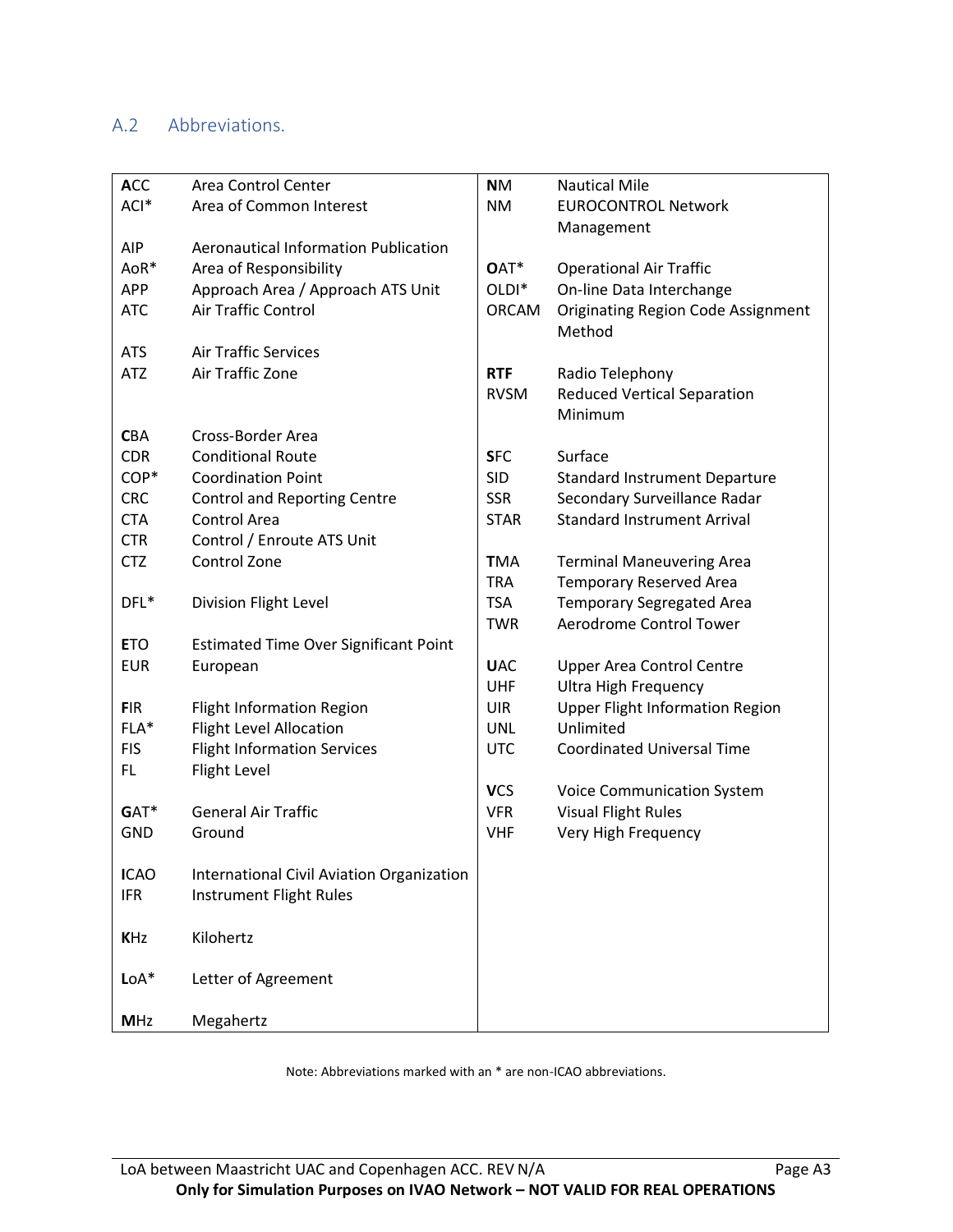# Annex B.

# Area of Common Interest

Effective: 2021-03-25 Revised: N/A

### B.1 Airspace Structure and Classification within the Area of Common Interest. The Airspace structure within the ACI is shown in Appendix of Annex B

### B.1.1 HannoverMaastricht UIR

| Area         | <b>Vertical Limits</b> | Airspace<br><b>Classification</b> |
|--------------|------------------------|-----------------------------------|
| Hannover UTA | FL 245 - FL 660        |                                   |

### B.1.2 Amsterdam FIR above FL 245

| Area          | <b>Vertical Limits</b> | Airspace<br><b>Classification</b> |
|---------------|------------------------|-----------------------------------|
| Amsterdam UTA | $FL 245 - FL 660$      |                                   |

### B.1.3 Copenhagen FIR

| Area           | <b>Vertical Limits</b> | Airspace<br><b>Classification</b> |
|----------------|------------------------|-----------------------------------|
| Copenhagen CTA | FL 245 - FL 600        |                                   |

### B.2 Sectorisation within the Area of Common Interest

The Sectorisation within the ACI is shown in Appendix 1 of Annex B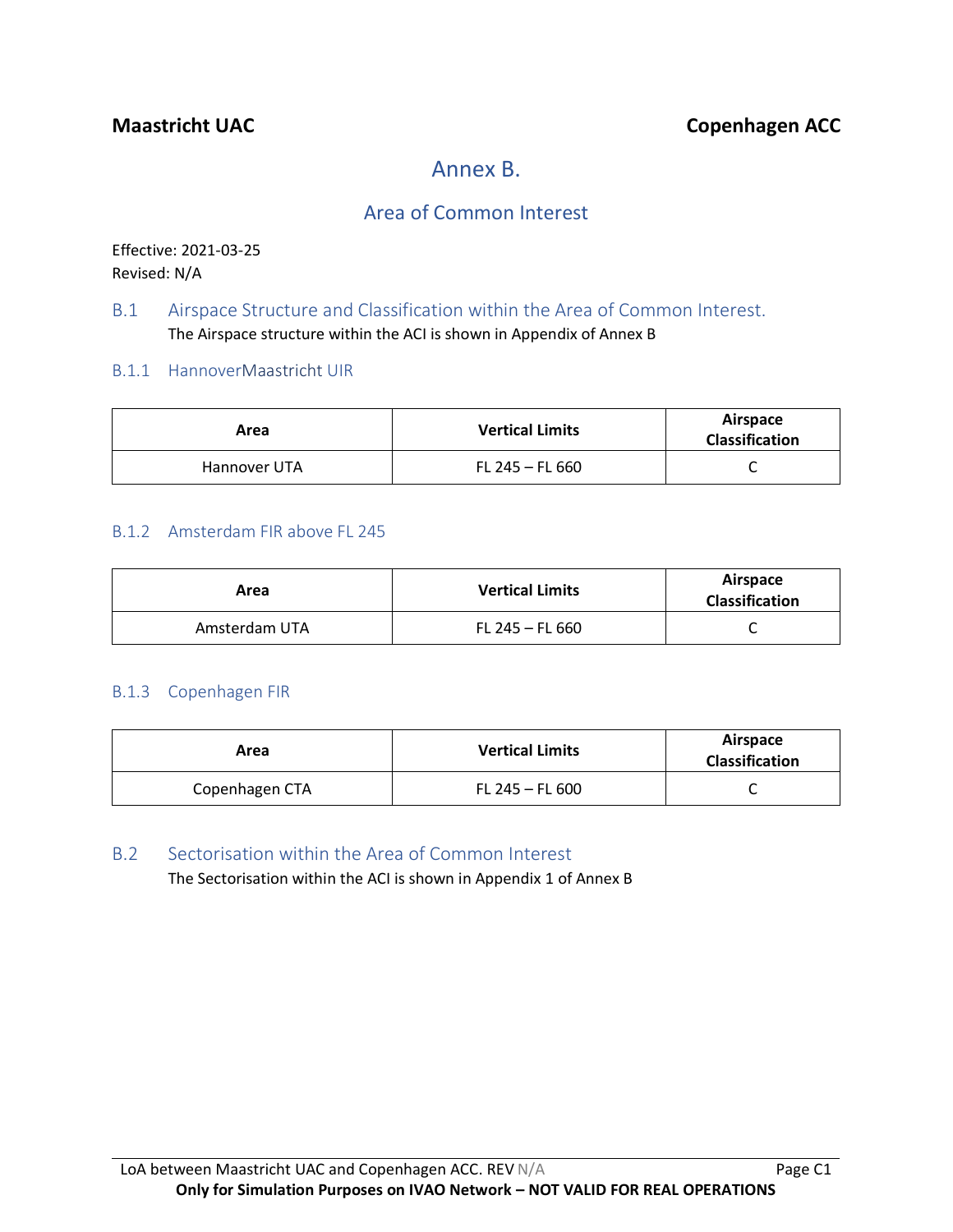- B.3 Special Areas within the Area of Common Interest
- B.3.1 Areas for Cross/Border Provision of ATS defined with other ATS Units within the ACI.
- B.3.1.1 ATS provision by Copenhagen ACC London / Scottish UIR's Within the London/Scottish UIR's provision of ATS in accordance with the airspace classification is performed by Copenhagen ACC within the following area:

B.3.1.1.1 North Sea High Area – See Appendix 2 of Annex B

Lateral Limits: N570000 E0050000 – N550000 E0050000 – N543000 E0043209 – N543843 E0042000 – N544927 E0041110 – N550225 E0040000 – N555116 E0033000 – N563035 E0033000 – N572000 E0042958 – N570000 E0050000

Vertical limits: FL 195 – FL 660

Airspace Classification: C

#### B.3.1.2 ATS provision by Copenhagen ACC – Bremen FIR / Rhein UIR

Within the London/Scottish UIR's provision of ATS in accordance with the airspace classification is performed by Copenhagen ACC within the following area:

#### B.3.1.2.1 Schwerin North Area – See Appendix 2 of Annex B

Lateral Limits: N542700 E0120000 – N541500 E0115334 – N541745 E0113811 – N542700 E0120000

Vertical limits: FL 285 – FL 660 from Karlsruhe UAC to Copenhagen ACC FL 105 – FL 285 from Bremen ACC to Copenhagen ACC

Airspace Classification: C

#### B.3.1.3 ATS provision by Maastricht UAC – Rhein UIR

Within the Rhein UIR provision of ATS in accordance with the airspace classification is performed by Maastricht ACC within the following area:

#### B.3.1.3.1 Schwerin South Area – See Appendix 2 of Annex B

Lateral Limits: N541500 E0115334 – N524350 E0110626 – N540800 E0111530 – N541745 E0113811 – N541500 E0115334

Vertical limits: FL 245 – FL 660

Airspace Classification: C

#### B.3.2 Other Areas

B.3.2.1 Geska Release Line – See Appendix 2 of Annex B

Lateral Limits: N541500 E0115334 – N540000 E0114547 – N540800 E0111530 – N542217 E0104155 – N543231 E0110129

B.4 Non-published Coordination Points within the Area of Common Interest. None.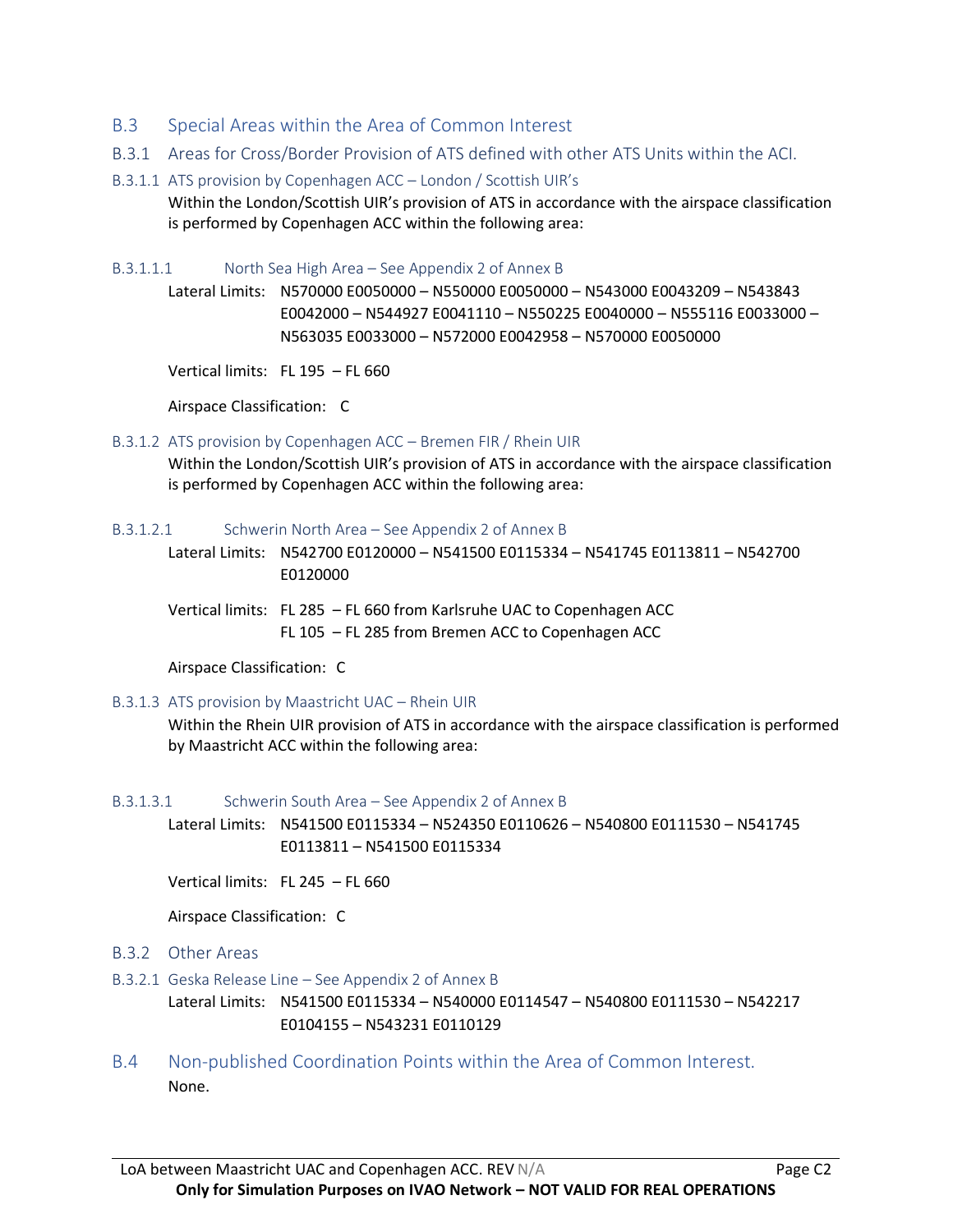# Appendix 1 of Annex B.

# **Maastricht UAC Sectorization**

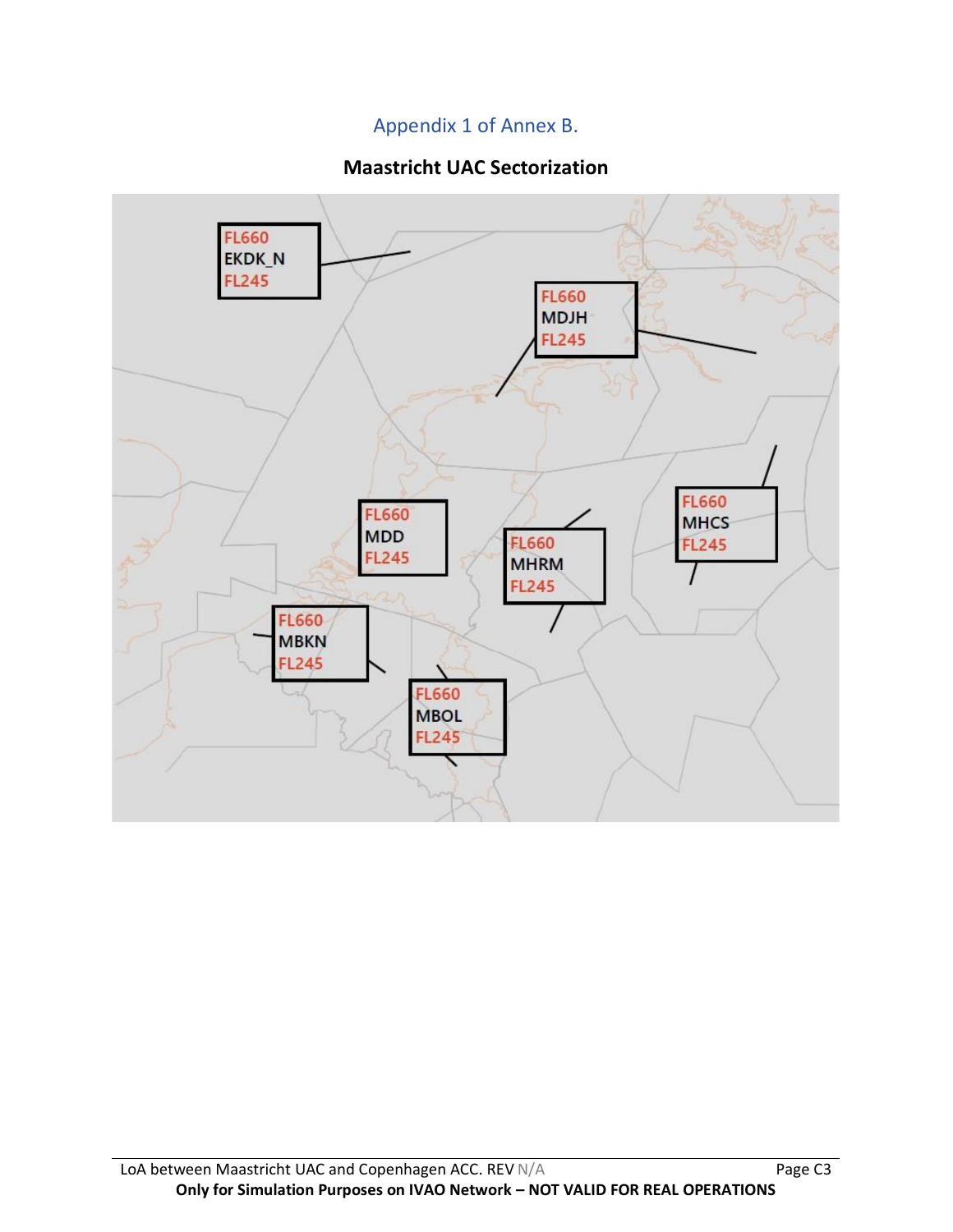**Copenhagen ACC Sectorization**

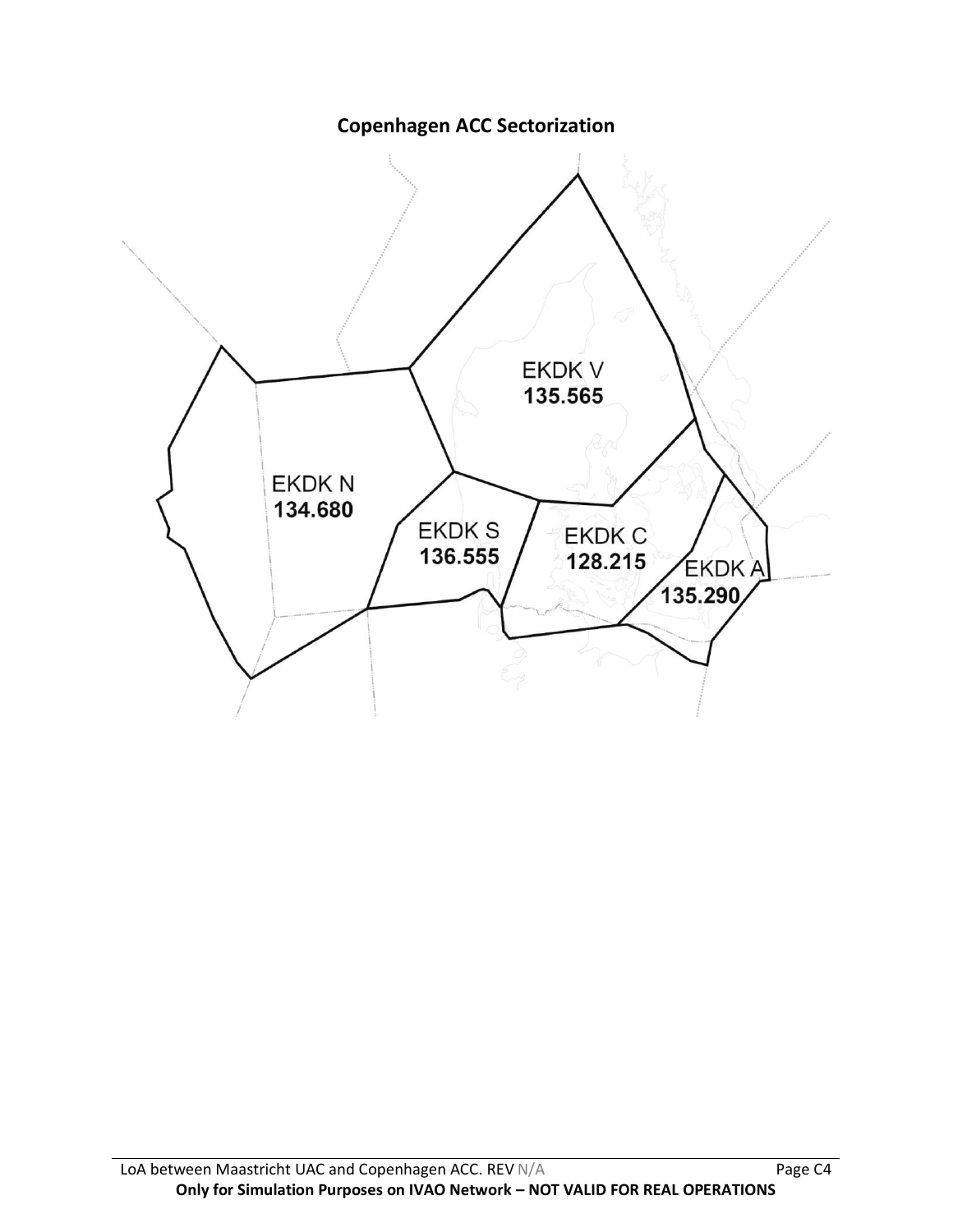# Appendix 2 of Annex B.

NORTH SEA HIGH Area

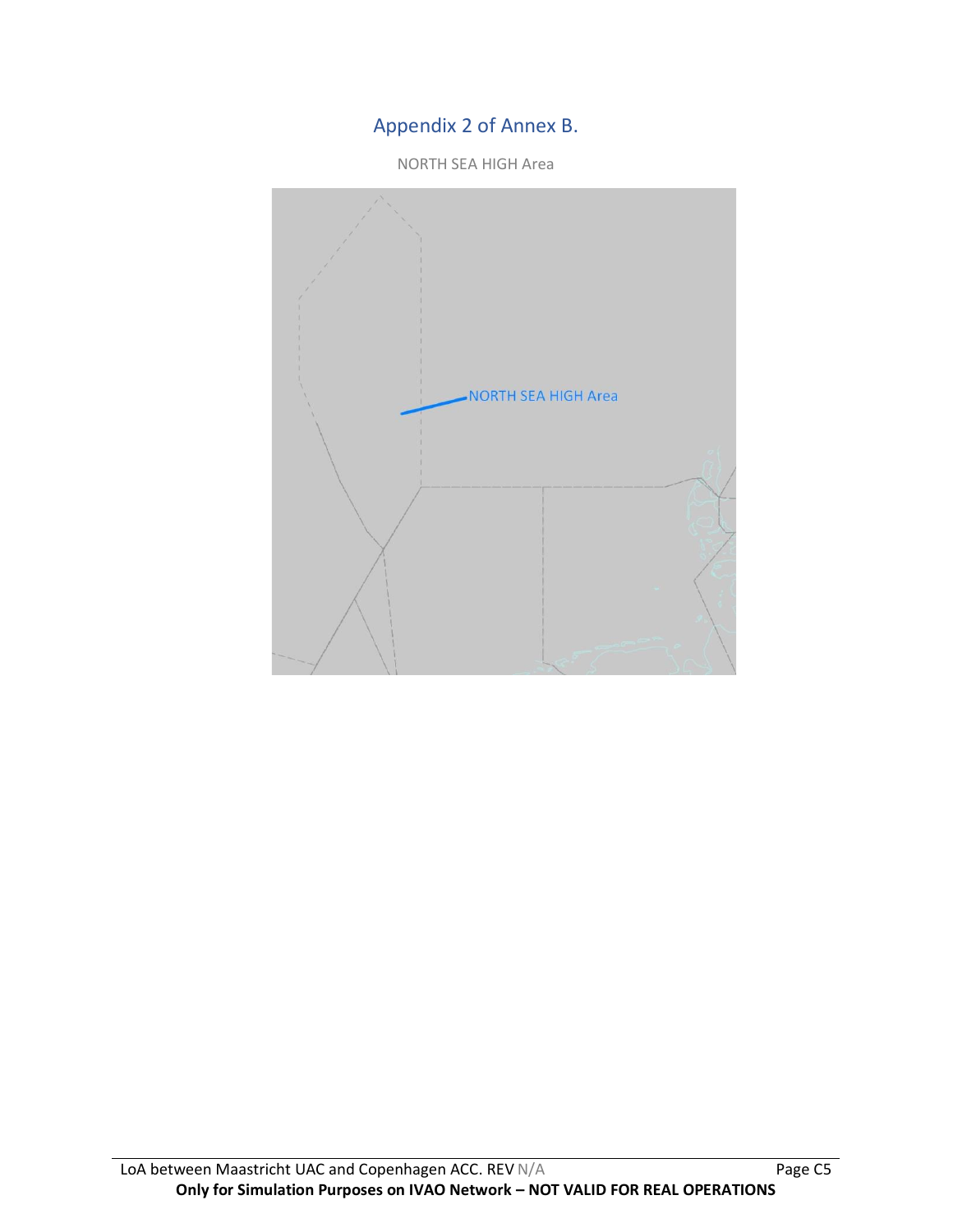#### SCHWERIN NORTH Area

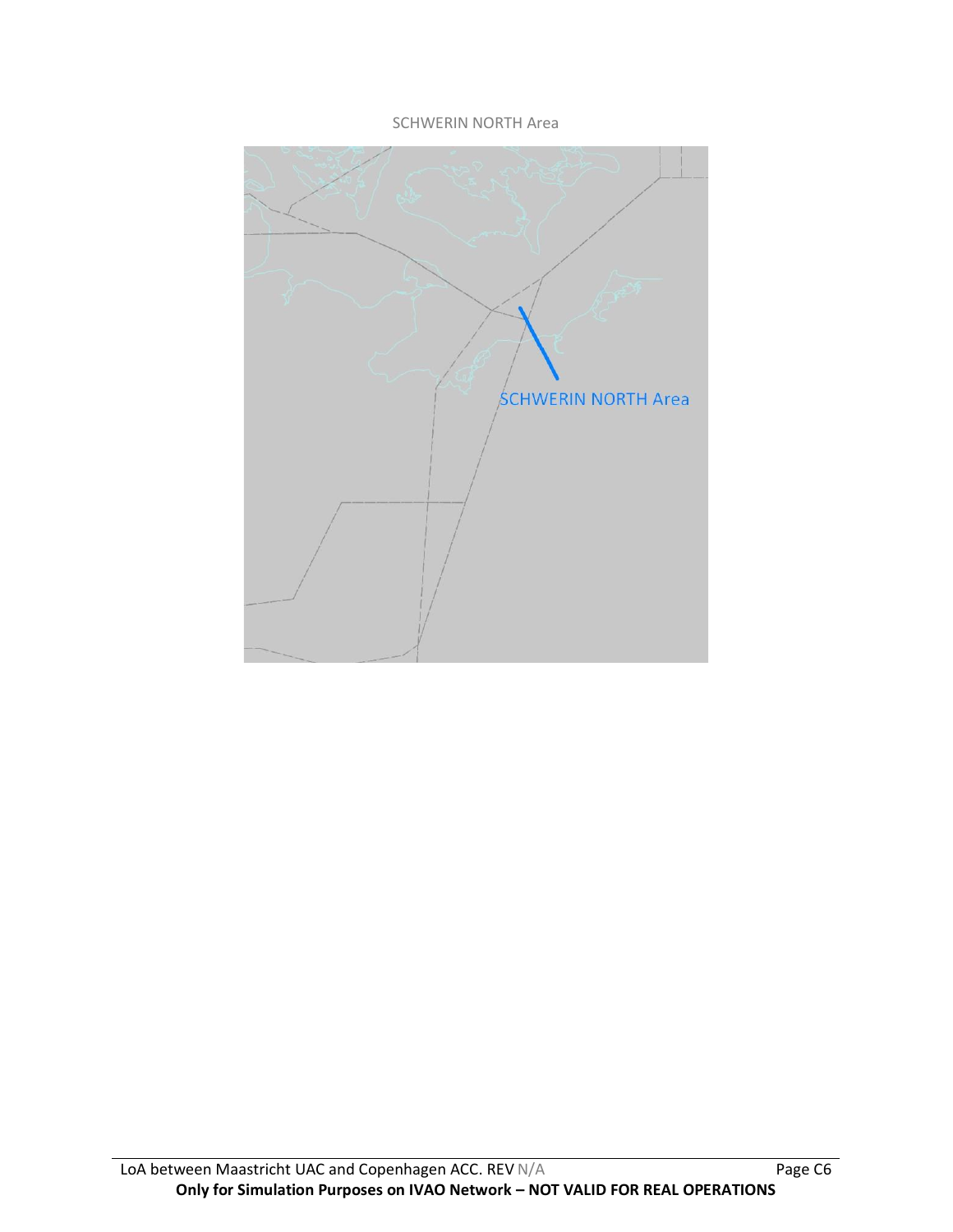#### SCHWERIN SOUTH Area



#### GESKA Release Line

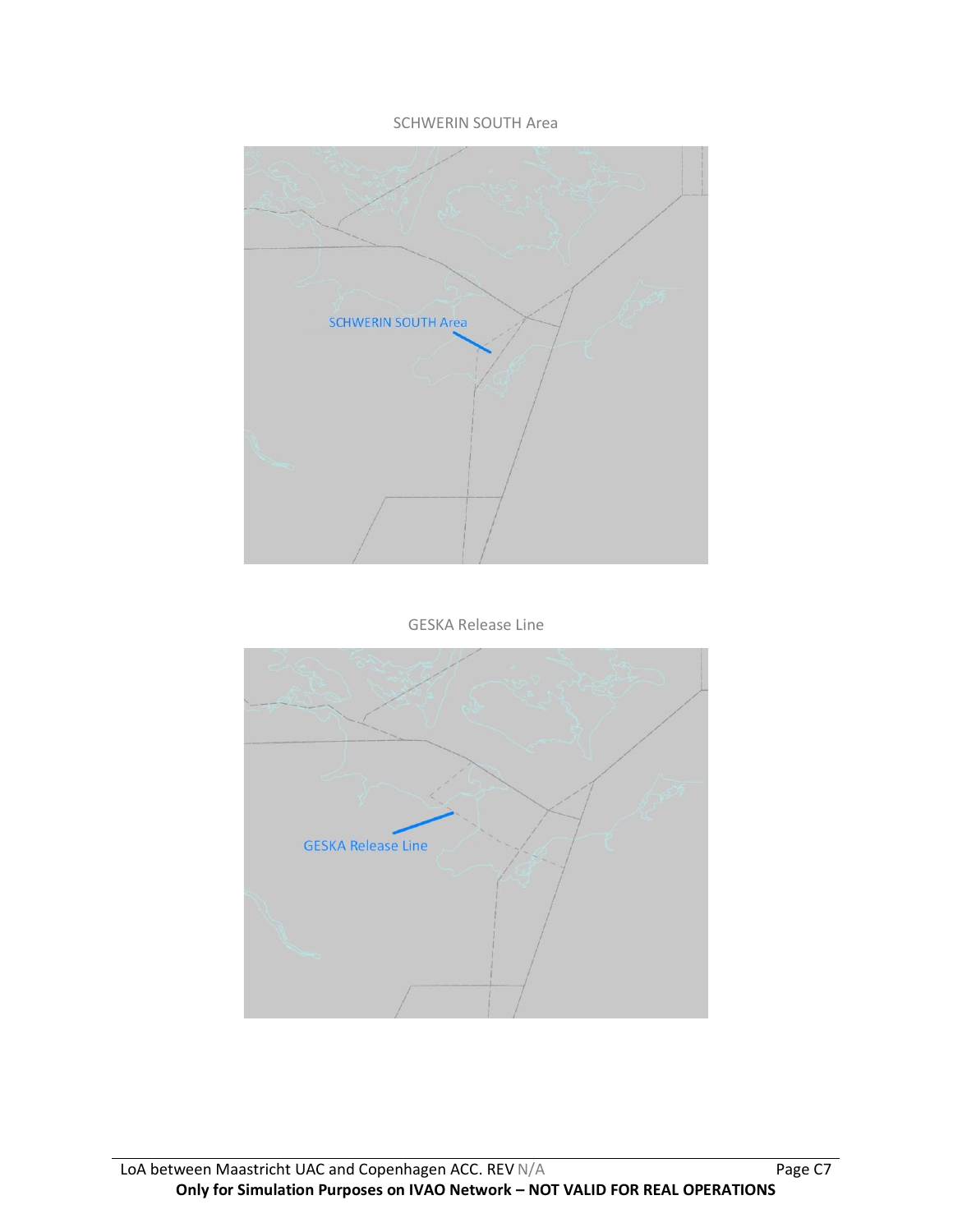# **Maastricht UAC Copenhagen ACC**

# Annex C.

# Exchange of Flight Data

### Effective: 2021-03-25 Revised: N/A

C.1 General

#### C.1.1 Basic Flight Plans

Basic Flight plan data should normally be available at both ATS Units.

#### C.1.2 Current Flight Plan Data

Messages, including current flight plan data, shall be forwarded by the transferring ATS unit to the accepting ATS unit either by automatic data exchange or by private text to the appropriate sector/position.

#### C.1.3 Revisions

Any significant revisions to the flight data are to be transmitted to the accepting ATS Unit.

Changes to the coordinated levels within 5 minutes of the ETO for the transfer of control point are subject to an Approval Request.

### C.2 Means of Communications and their Use

#### C.2.1 Verbal Coordination

Not applicable due to current software limitations.

#### C.2.2 Written Communication

When required, communication can be performed by private text between the relevant sectors or using semi-automatic systems depending on software capability.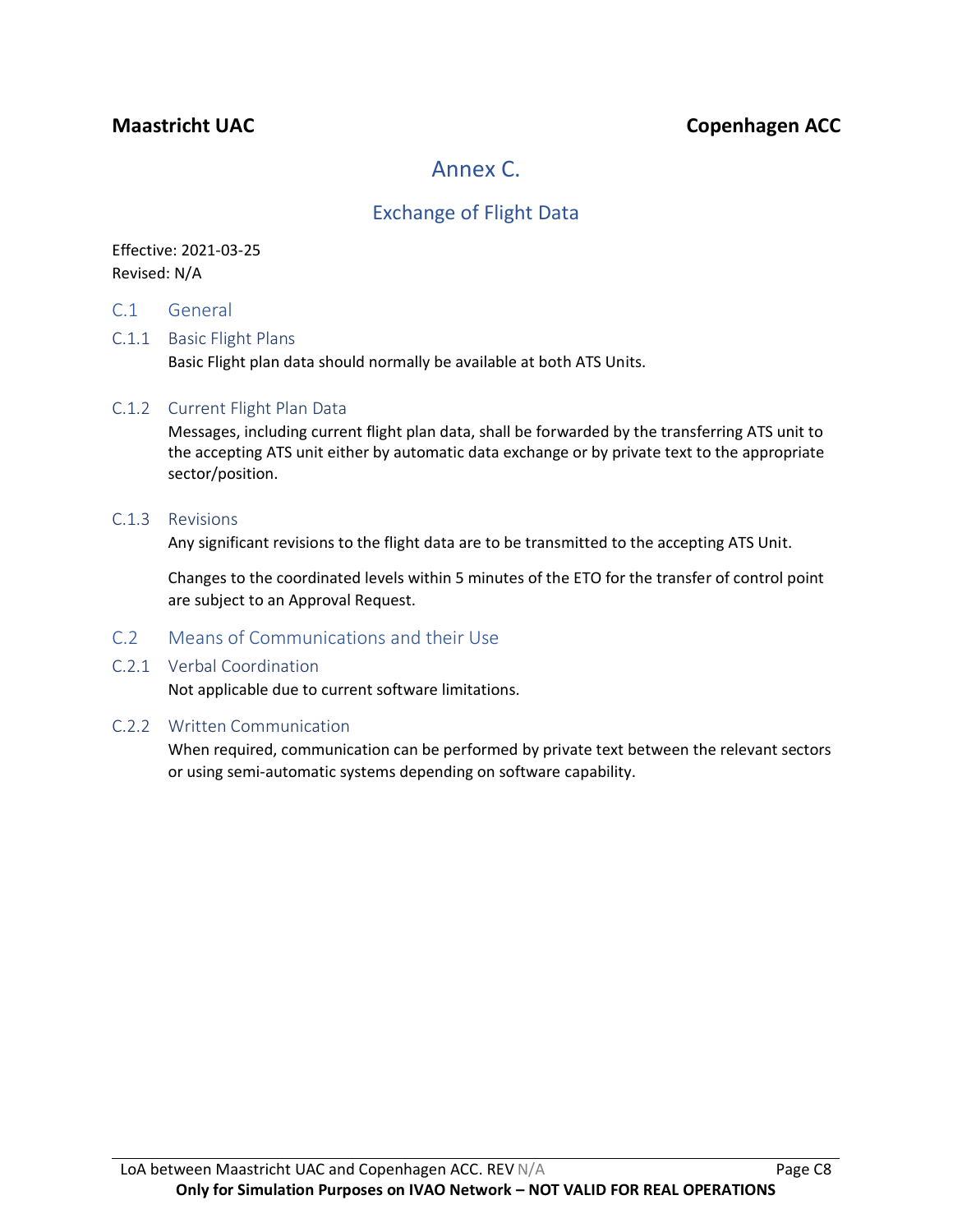# Annex D.

# Procedures for Coordination

Effective: 2021-03-25 Revised: N/A

- D.1 General Conditions for Acceptance of Flights
- D.1.1 Coordination of flights shall take place by reference to the COP for the relevant route and in accordance with the appropriate flight levels specified for the relevant route (see para D.2 and D.3).
- D.1.2 Flights shall be considered to be maintaining the coordinated level at the transfer of control point unless climb or descent conditions have been clearly stated by use of written coordination, except if otherwise described in paragraphs D.2 or D.3.
- D.1.3 If the accepting ATS Unit cannot accept a flight offered in accordance with the conditions specified above it shall clearly indicate its inability and specify the conditions under which the flight will be accepted.
- D.1.4 For any proposed deviation from the conditions specified in this Annex (e.g. COP, route or level) the transferring Unit shall initiate an Approval Request.
- D.1.5 The accepting ATS Unit shall not notify the transferring ATS Unit that it has established groundair communications with the transferred aircraft unless specifically requested to do so. The accepting Unit shall notify the transferring Unit in the event that communication with the aircraft is not established as expected.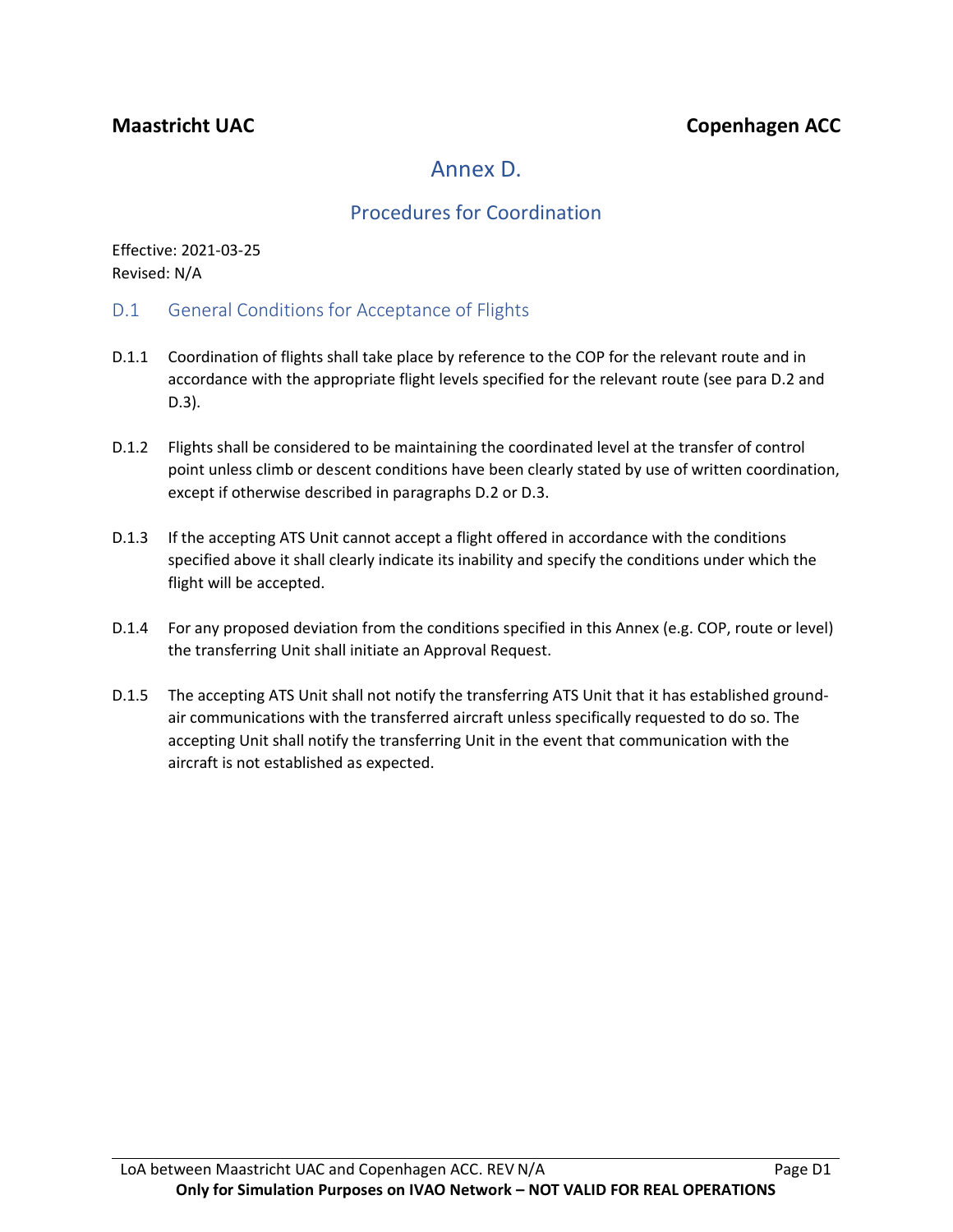### D.2 ATS Routes, Coordination Points and Flight Level Allocation

Available (ATS) routes, COPs to be used and flight allocation to be applied, unless otherwise described in paragraph D.3, are described in the tables below.

#### D.2.1 Flights from Maastricht UAC to Copenhagen ACC

Unless otherwise coordinated by ACC Copenhagen and provided the relevant waypoint is in the FPL-route, the direct tracks in the table and in the table on D.2.1.1 may be used without prior approval request as specified.

Traffic is released for turn within 20 NM from the AoR boundary, clear of know traffic and inside transferring sector.

| <b>ATS Route</b> | <b>COP</b>   | <b>Receiving Sector</b> | <b>FLA</b>                                | <b>Special</b><br><b>Conditions</b> |  |
|------------------|--------------|-------------------------|-------------------------------------------|-------------------------------------|--|
|                  | <b>ELKIM</b> |                         |                                           |                                     |  |
|                  | PIBUL        |                         | All                                       |                                     |  |
|                  | <b>MICOS</b> |                         | Α                                         |                                     |  |
|                  | <b>BUMAB</b> |                         | Odd                                       |                                     |  |
|                  | <b>RAXLU</b> |                         |                                           |                                     |  |
|                  | <b>TUGDU</b> |                         | Even<br>(Westbound)<br>Odd<br>(Eastbound) |                                     |  |
|                  | <b>DEGUL</b> | C                       |                                           |                                     |  |
|                  | <b>GIKOG</b> |                         |                                           |                                     |  |
| <b>DCT</b>       | <b>GINIM</b> |                         |                                           |                                     |  |
|                  | <b>DEXAV</b> |                         |                                           |                                     |  |
|                  | <b>LUTIR</b> |                         |                                           |                                     |  |
|                  | <b>TUSKA</b> |                         |                                           |                                     |  |
|                  | KUGAL        | S                       |                                           |                                     |  |
|                  | <b>DOROR</b> |                         |                                           |                                     |  |
|                  | <b>OMIMA</b> |                         |                                           |                                     |  |
|                  | AMADA        |                         |                                           |                                     |  |
|                  | <b>GREFI</b> | N                       |                                           |                                     |  |
|                  | <b>SUTEB</b> |                         |                                           |                                     |  |

#### **Overflights**

#### **Departures**

| <b>Departure</b> | Routing | <b>COP</b>               | <b>Receiving</b><br><b>Sector</b> | <b>FLA</b> | <b>Special</b><br><b>Conditions</b> |
|------------------|---------|--------------------------|-----------------------------------|------------|-------------------------------------|
| EDDH. EDHI       | DCT     | $\overline{\phantom{0}}$ |                                   | max FL 270 | Note 1                              |

Note 1 – Traffic is generally approved climbing and is released for further climb after crossing the GESKA release line.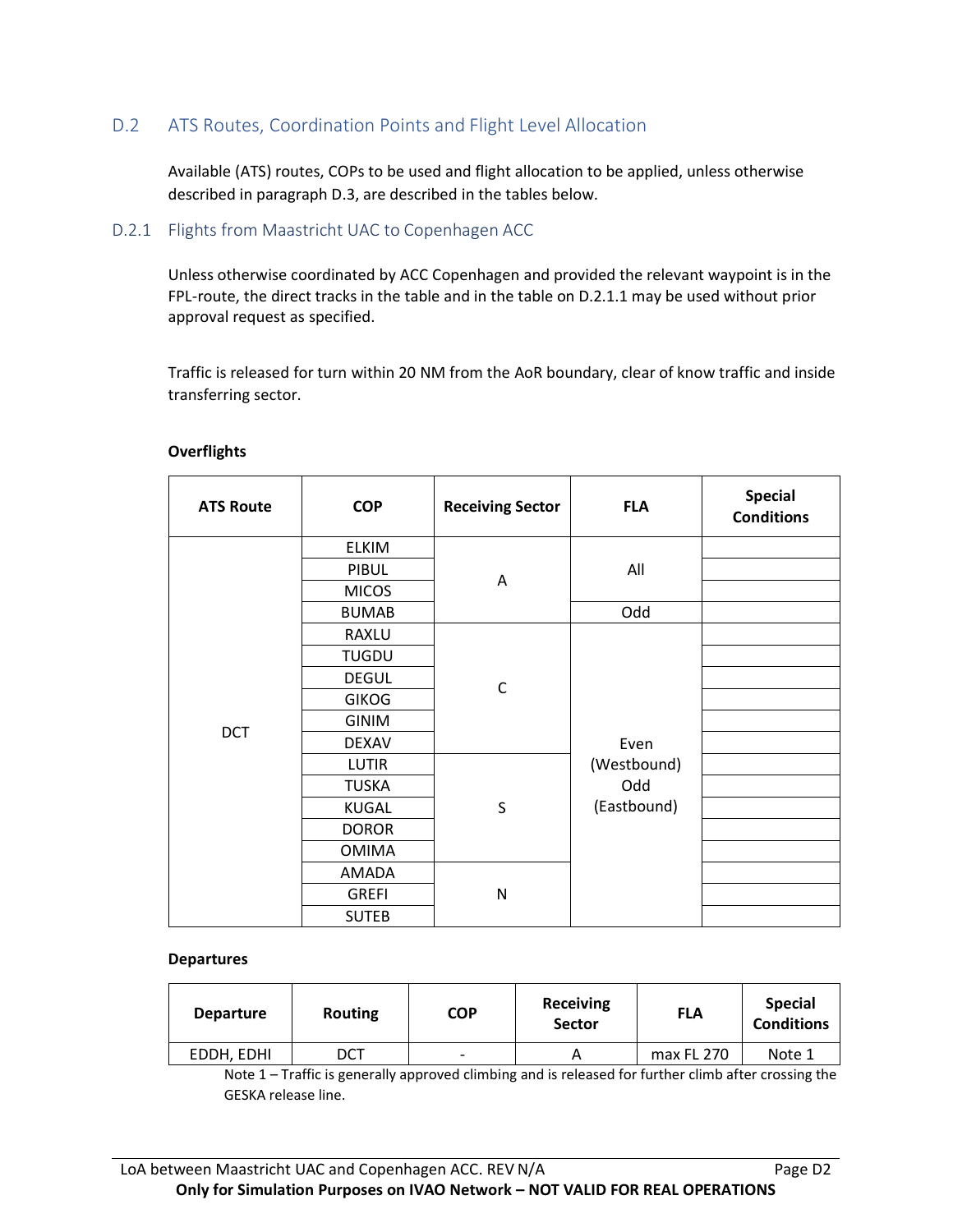#### **Arrivals**

| <b>Destination</b>         | <b>Routing</b> | <b>COP</b>   | <b>Receiving</b><br><b>Sector</b> | <b>FLA</b>  | <b>Special</b><br><b>Conditions</b> |
|----------------------------|----------------|--------------|-----------------------------------|-------------|-------------------------------------|
| EKCH, EKRK,<br><b>ESMS</b> | DCT            | <b>GESKA</b> |                                   | max. FL 280 | Note 1, 2                           |

Note 1 – In case of bunching, FL270, FL260 and FL250 may also be used without need for coordination. However, longitudinal spacing is preferred.

Note 2 – Traffic is released for descent after crossing the GESKA release line.

### D.2.1.1General Directs

The following directs may be used without coordination, above FL285:

| Waypoint     | <b>Receiving</b><br>Sector | <b>Special Conditions</b>             |  |
|--------------|----------------------------|---------------------------------------|--|
| <b>GESKA</b> |                            |                                       |  |
| <b>CDA</b>   | A                          | Not available if COP is ELKIM / PIBUL |  |
| <b>TUDLO</b> | $\mathsf C$                |                                       |  |
| <b>DEKIK</b> | C/A                        |                                       |  |
| SABAK        |                            |                                       |  |
| <b>BAVTA</b> | S                          |                                       |  |
| <b>GOTEX</b> |                            |                                       |  |
| <b>AMTOT</b> |                            | Only above FL 285                     |  |
| <b>RADIS</b> |                            |                                       |  |
| <b>DANKO</b> |                            |                                       |  |
| <b>MITSI</b> |                            |                                       |  |
| <b>KARLI</b> |                            |                                       |  |

Note 1 – If no Receiving Sector is mention, transfer is to be done to the sector that is adjacent, where the traffic will cross the border laterally.

#### D.2.2 Flights from Copenhagen ACC to Maastricht UAC

Traffic above FL 285 may be cleared direct, without prior approval request, to either:

- a waypoint in accordance with the table below and the table on D2.2.1, provided the relevant waypoint is in the FPL-route
- the first waypoint filed within the Maastricht UAC AoR if the FPL-route does not contain any waypoint from the list of direct tracks in the table below. Traffic with a FPL-route passing west of the Direct Track Reference Point (see para B.4.1 in Annex B to this LoA) shall be cleared on a track to remain west of this point,

FL 250 is not available as cruising level in Hannover UIR.

Traffic is released for turn within 20 NM from the AoR boundary, clear of know traffic and inside transferring sector.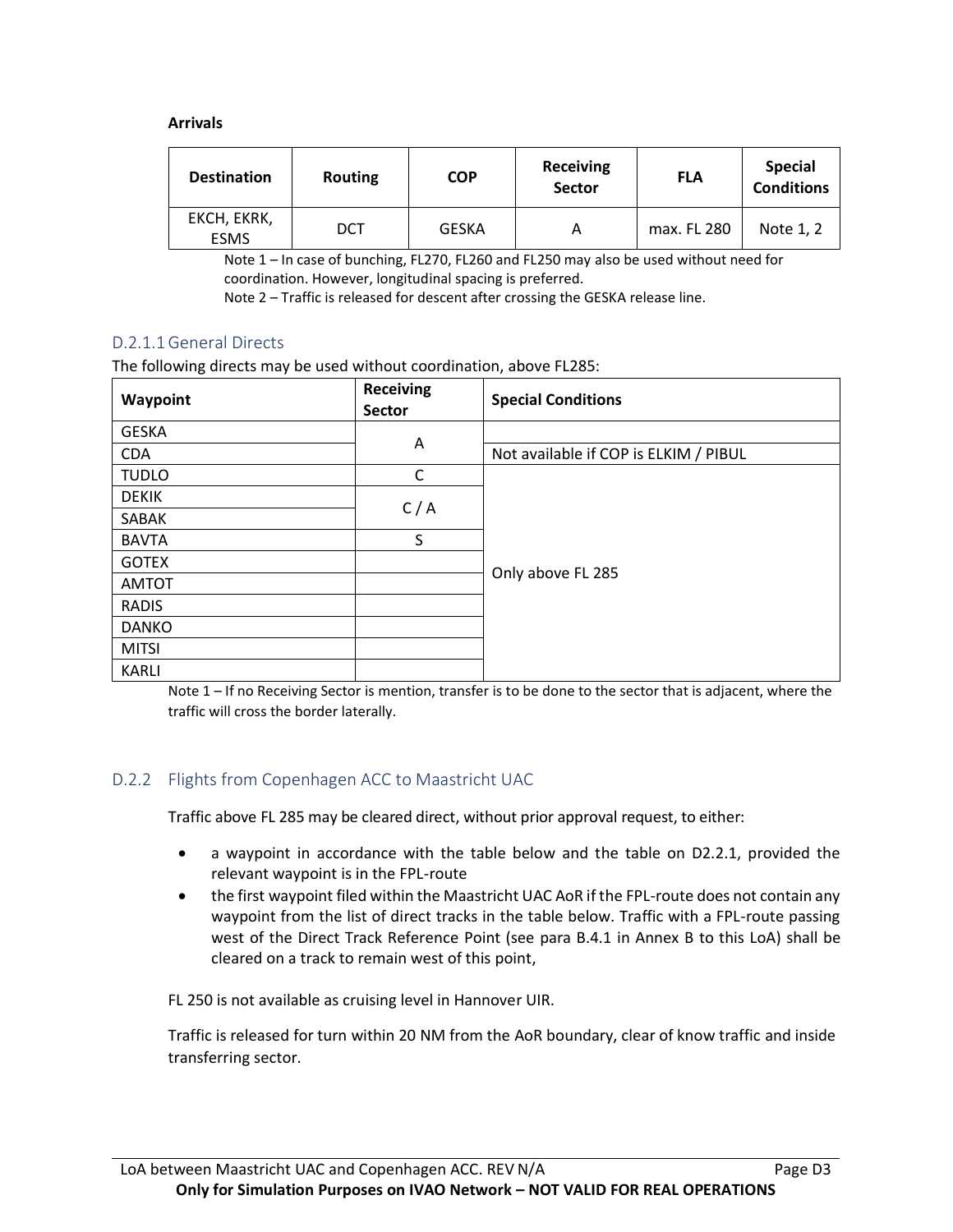### **Overflights**

| <b>ATS Route</b> | <b>COP</b>   | <b>Receiving Sector</b> | <b>FLA</b>                     | <b>Special</b><br><b>Conditions</b> |
|------------------|--------------|-------------------------|--------------------------------|-------------------------------------|
|                  | <b>MICOS</b> |                         | All                            |                                     |
|                  | <b>PIBUL</b> |                         |                                |                                     |
|                  | <b>ELKIM</b> |                         |                                |                                     |
|                  | <b>BUMAB</b> |                         | Even if                        |                                     |
|                  | RAXLU        |                         | Westbound                      |                                     |
|                  | <b>TUGDU</b> | <b>HOL</b>              | Odd if<br>Eastbound            |                                     |
|                  | <b>DEGUL</b> |                         |                                |                                     |
|                  | <b>GINIM</b> |                         |                                |                                     |
| <b>DCT</b>       | <b>GIKOG</b> |                         |                                |                                     |
|                  | <b>DEXAV</b> |                         |                                |                                     |
|                  | <b>LUTIR</b> |                         |                                |                                     |
|                  | <b>TUSKA</b> |                         | Even if<br>Westbound<br>Odd if |                                     |
|                  | KUGAL        |                         |                                |                                     |
|                  | <b>DOROR</b> |                         |                                |                                     |
|                  | <b>OMIMA</b> | JEV                     |                                |                                     |
|                  | AMADA        |                         | Eastbound                      |                                     |
|                  | <b>GREFI</b> |                         |                                |                                     |
|                  | <b>SUTEB</b> |                         |                                |                                     |

#### **Departures**

| <b>Departure</b>           | <b>Routing</b> | <b>COP</b>               | <b>Receiving</b><br><b>Sector</b> | <b>FLA</b> | <b>Special</b><br><b>Conditions</b> |
|----------------------------|----------------|--------------------------|-----------------------------------|------------|-------------------------------------|
| EKCH, EKRK,<br><b>ESMS</b> | <b>DCT</b>     | <b>MICOS</b>             | HOL                               | max. 340   | Note 1                              |
| EKBI, EKEB,<br>EKSP, EKOD  | <b>DCT</b>     | $\overline{\phantom{a}}$ | HOL                               | max. 280   | Via Alsie Area                      |
| EKBI                       | DCT            | $\overline{\phantom{a}}$ | JEV                               | max. 280   |                                     |

Note 1 – Traffic from EKCH to EDDV, max FL 290

#### **Arrivals**

| <b>Destination</b>         | <b>Routing</b> | <b>COP</b>               | <b>Receiving</b><br><b>Sector</b> | <b>FLA</b> | <b>Special</b><br><b>Conditions</b> |
|----------------------------|----------------|--------------------------|-----------------------------------|------------|-------------------------------------|
| EDDW, EDDV,<br><b>EDVE</b> | DCT            | $\overline{\phantom{a}}$ | JEV / HOL                         | max. 340   |                                     |

### D.2.2.1General Directs

The following directs may be used without coordination, above FL285: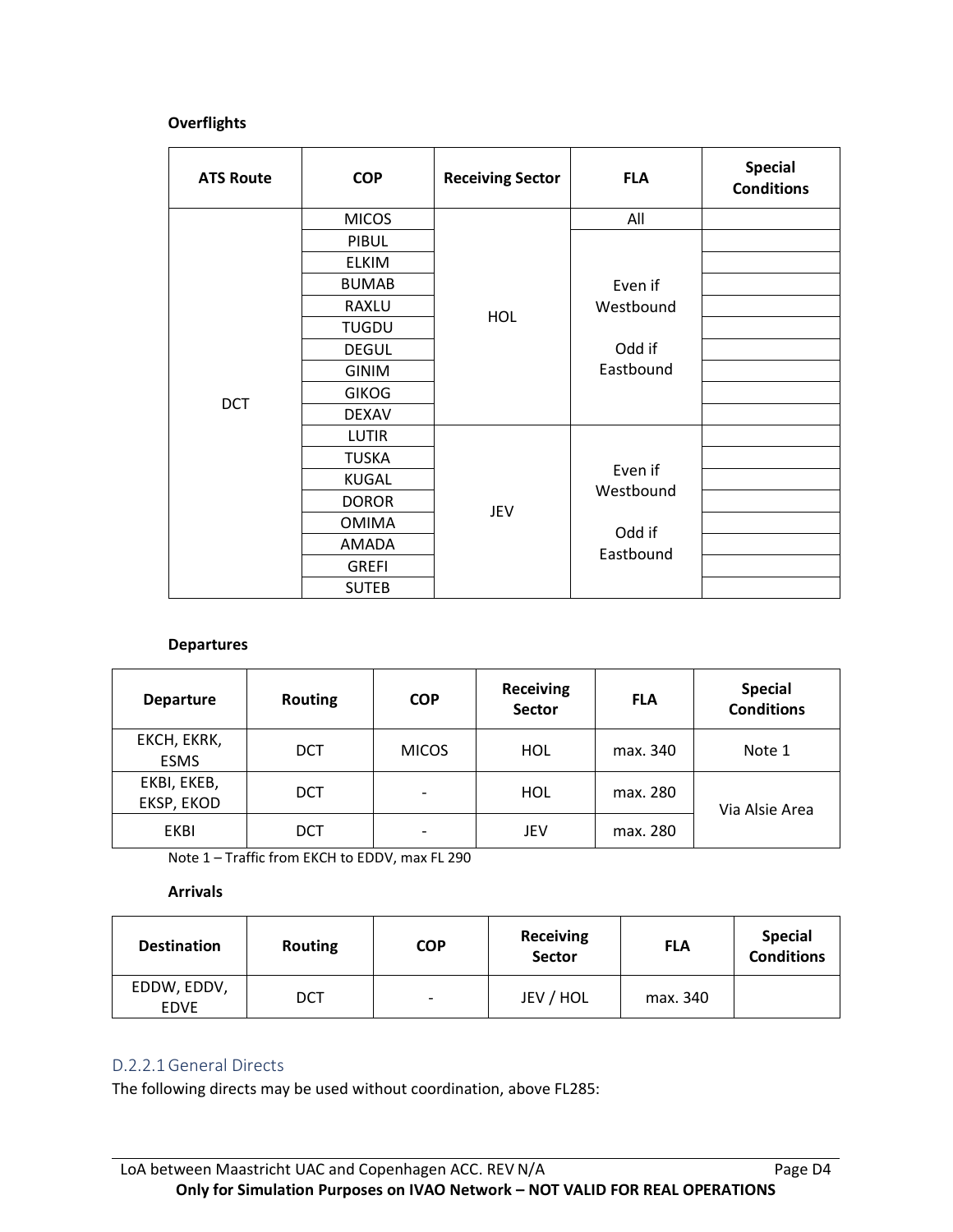| Waypoint     | <b>Receiving</b><br><b>Sector</b> | <b>Special Conditions</b>                         |
|--------------|-----------------------------------|---------------------------------------------------|
| <b>WRB</b>   |                                   |                                                   |
| <b>EDEGA</b> |                                   |                                                   |
| <b>KEGAB</b> |                                   |                                                   |
| <b>RIMET</b> |                                   |                                                   |
| <b>POVEL</b> |                                   |                                                   |
| <b>PIROT</b> |                                   |                                                   |
| MASEK        | HOL                               |                                                   |
| <b>NEBUN</b> |                                   |                                                   |
| <b>HLZ</b>   |                                   |                                                   |
| <b>DLE</b>   |                                   |                                                   |
| EEL          |                                   | Not available for arriving aircraft to EHGG/EHLE  |
| <b>DHE</b>   |                                   | Only available for arriving aircraft to EHGG/EHLE |
| <b>BKD</b>   |                                   |                                                   |
| <b>BUMIL</b> | JEV                               |                                                   |
| EEL          |                                   |                                                   |

### D.3 Special Procedures

### D.3.1 Flights from Copenhagen ACC to Maastricht UAC

D.3.1.1 Departing aircraft from Copenhagen FIR unable to pass the AoR-boundary at FL 250 or above shall be coordinated between ACC Copenhagen and Bremen ACC.

### D.4 VFR Flights

Not applicable.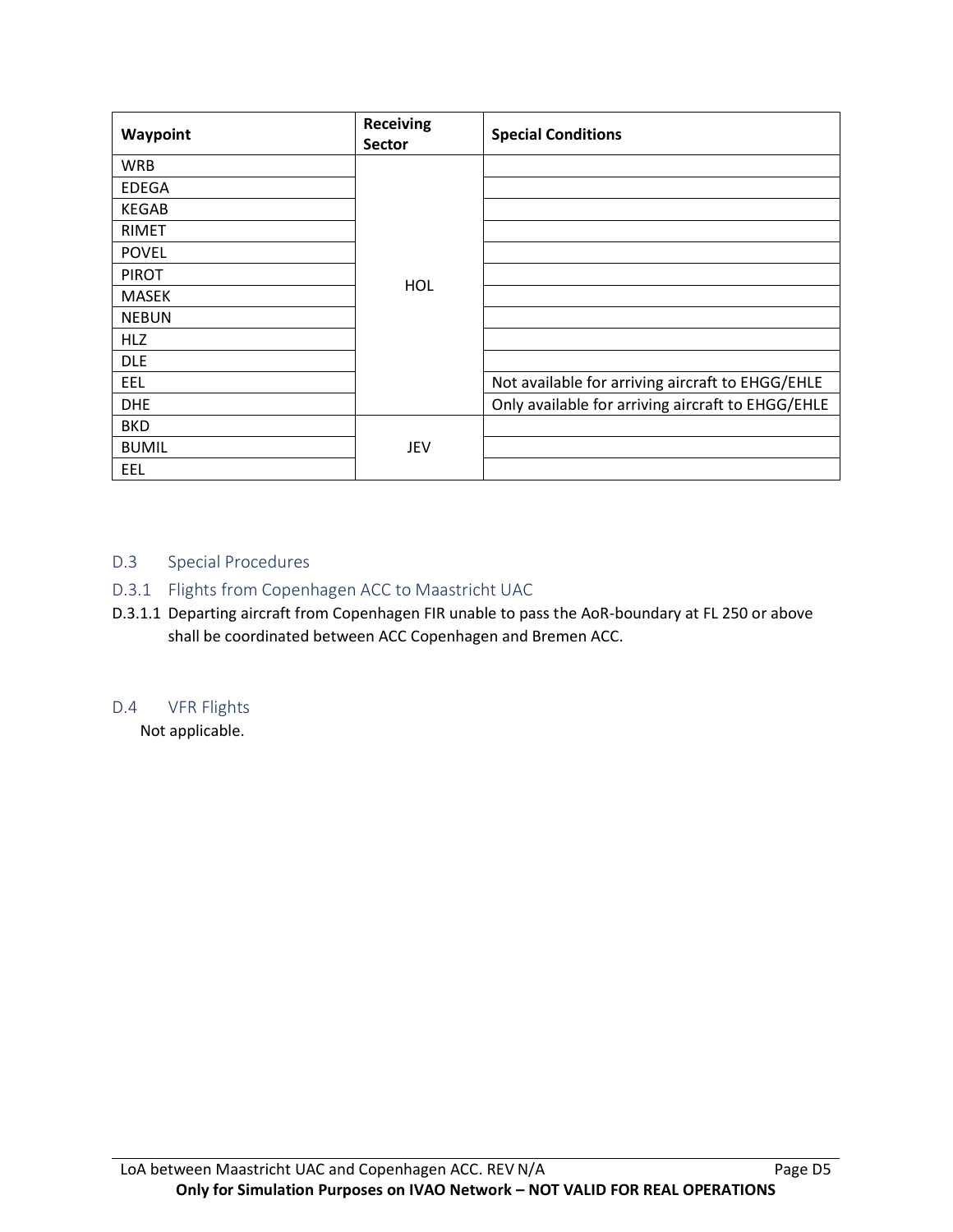# Annex E.

# Transfer of Control and Transfer of Communications

Effective: 2021-03-25 Revised: N/A

- E.1 Transfer of Control
- E.1.1 Transfer of control shall take place at the AoR boundary, unless otherwise specified in paragraph E.3.
- E.2 Transfer of Communication
- E.2.1 Transfer of communication shall take place not later than the transfer of control, unless otherwise coordinated. Transfer of CPDLC shall commence concurrently with transfer of voice communications.
- E.2.2 Frequency allocation and sector arrangement of Maastricht UAC
- E.2.2.1 Maastricht UAC Sectors

| <b>Receiving Sector</b> | <b>Vertical Limits</b><br><b>VHF</b> |             |  |
|-------------------------|--------------------------------------|-------------|--|
| Jever                   | FL 245 $-$ FL 660                    |             |  |
| Holstein                | FL 245 – FL 660                      | 134.705 MHz |  |

- E.2.3 Frequency allocation and sector arrangement of Copenhagen ACC
- E.2.3.1 Copenhagen ACC Sectors

| <b>Receiving Sector</b> | <b>Vertical Limits</b> | <b>VHF</b>  |  |
|-------------------------|------------------------|-------------|--|
| А                       | $GND$ – FL 660         | 135.290 MHz |  |
|                         | $GND$ – FL 660         | 128.215 MHz |  |
|                         | $GND$ – FL 660         | 136.555 MHz |  |
| N                       | $GND$ – FL 660         | 134.680 MHz |  |

E.3 Specific Points for Transfer of Control and Transfer of Communications Not applicable.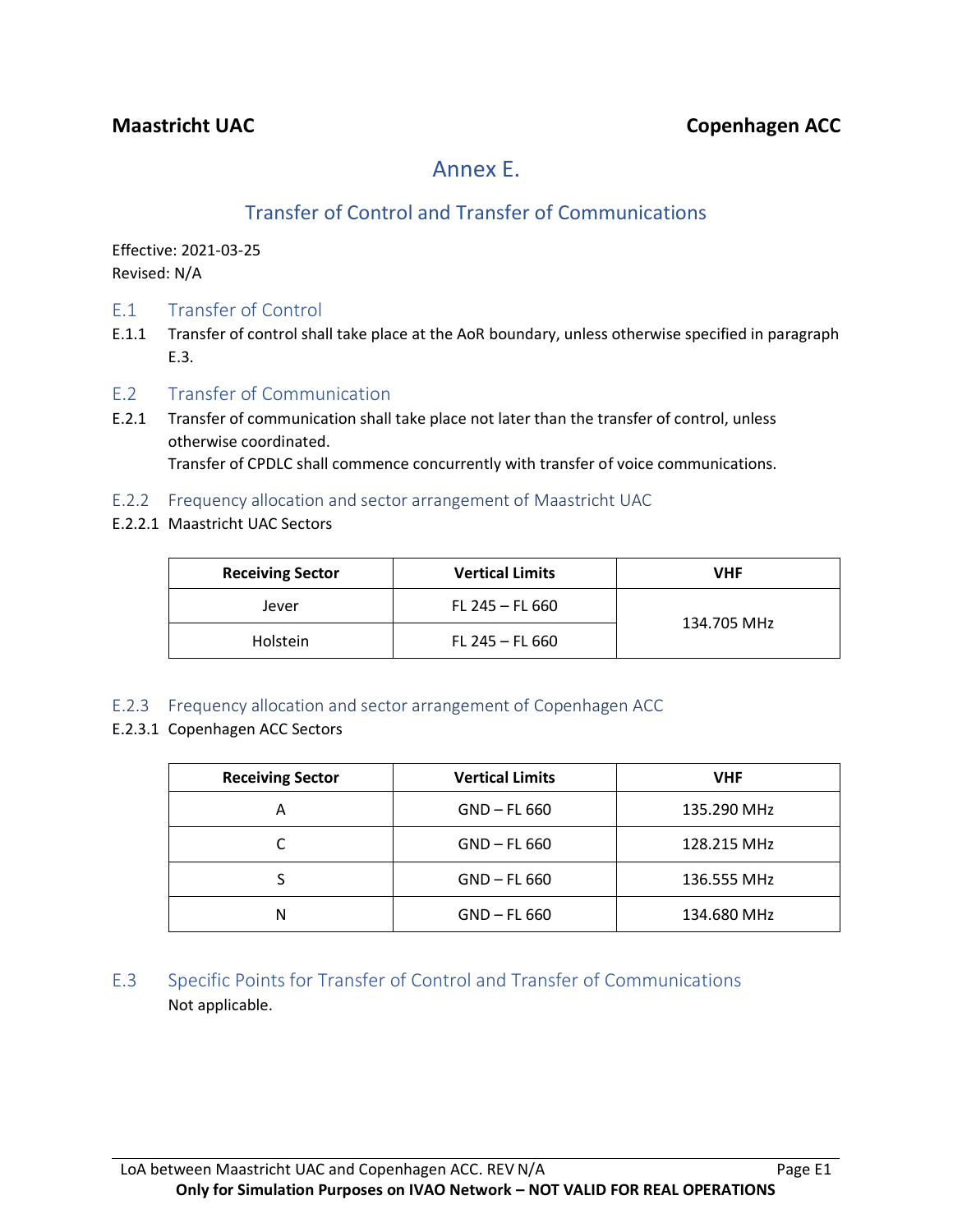# Annex F.

# ATS Surveillance Based Coordination Procedures

Effective: 2021-03-25 Revised: N/A

### F.1 General

- F.1.1 Transfer of identification and transfer of control between Maastricht UAC and Copenhagen ACC will be subject to the serviceability of the respective surveillance systems.
- F.1.2 In case of any doubt about the identity of an aircraft, nothing in the provisions of this Annex, prevents the use of other methods for the identification of an aircraft.

## F.2 Transfer of Aircraft Identification

- F.2.1 Transfer of aircraft identification between Maastricht UAC and Copenhagen ACC is normally performed by:
	- notification of A1000, indicating that the Mode S aircraft identification feature transmitted by the transponder has been verified; or
	- if the aircraft identification is not correct or has not been verified, or if the aircraft is not Mode S equipped: by notification of the aircraft discrete SSR code.
- F.2.2 When discrete SSR codes are used for transfer of identification, they shall be assigned in accordance with ORCAM.
- F.2.3 Any change of SSR code by the accepting ATS Unit may only take place after the transfer of control point.
- F.2.4 The accepting ATS Unit shall be notified of any observed irregularity in the operation of SSR transponders or ADS-B transmitters.
- F.2.5 In the event that the accepting ATS unit is unable to process code A1000, it shall immediately advise the transferring ATS unit. Thereafter, unless otherwise coordinated, the transferring ATS unit shall change relevant instances of A1000 to a discrete SSR code determined in accordance with ORCAM.

### F.3 Transfer of Control

- F.3.1 Radar Separation minimum shall be **Distance** NM.
- F.3.2 A minimum distance of **Half-Distance of F.3.1** NM to the boundary line of responsibility shall be observed when vectoring aircraft, except when a transfer of radar control has previously been coordinated.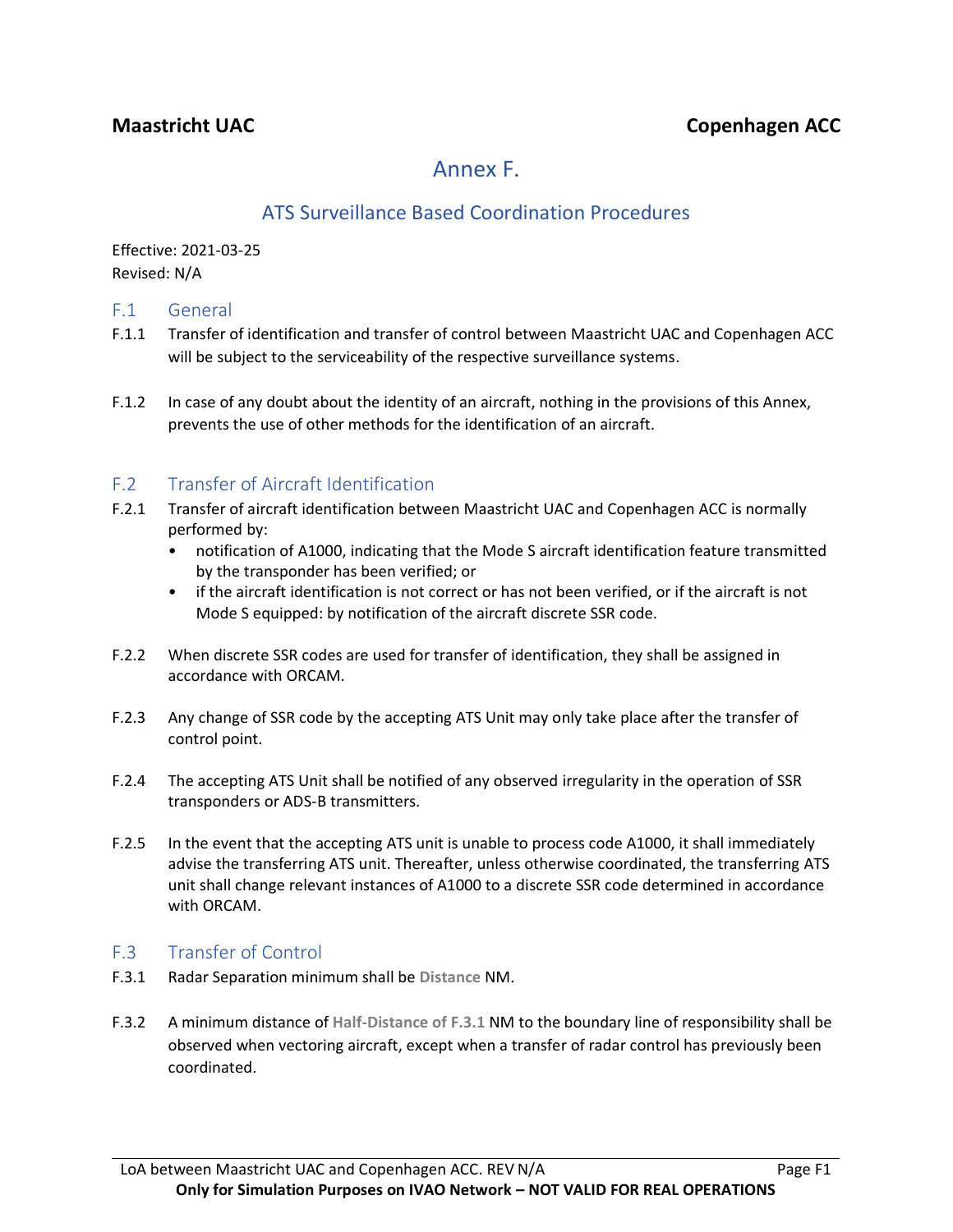### F.3.3 Transfer of Control without systematic use of direct communication (Silent Transfer of Control)

Transfer of control may be effected without systematic use of bi-directional speech facilities provided the minimum distance between successive aircraft about to be transferred is **Double-Distance of F.3.1** NM and constant or increasing.

F.3.3.1 The transferring controller shall inform the accepting controller of any level, speed or vectoring instructions given to aircraft prior to its transfer and which modify its anticipated flight progress at the point of transfer.

Note: When using Mach-number speed control, pilots concerned shall be instructed to report their assigned machnumber to the accepting ATS Unit upon initial contact.

F.3.3.2 The accepting controller may terminate the silent transfer of control at any time, normally with an advance notice of **10** minutes.

### F.3.4 Transfer of Control with use of direct communication

Transfer of control may be effected with the use of bi-directional speech facilities, provided the minimum distance between the aircraft does not reduce to less than **Distance of F.3.1** NM, and:

• identification has been transferred to or has been established directly by the accepting controller;

• the accepting controller is informed of any level, speed or vectoring instructions applicable to the aircraft at the point of transfer;

• communication with the aircraft is retained by the transferring controller until the accepting controller has agreed to assume responsibility for providing ATS surveillance service to the aircraft. Thereafter, the aircraft should be instructed to change over to the appropriate frequency and from that point is the responsibility of the accepting controller.